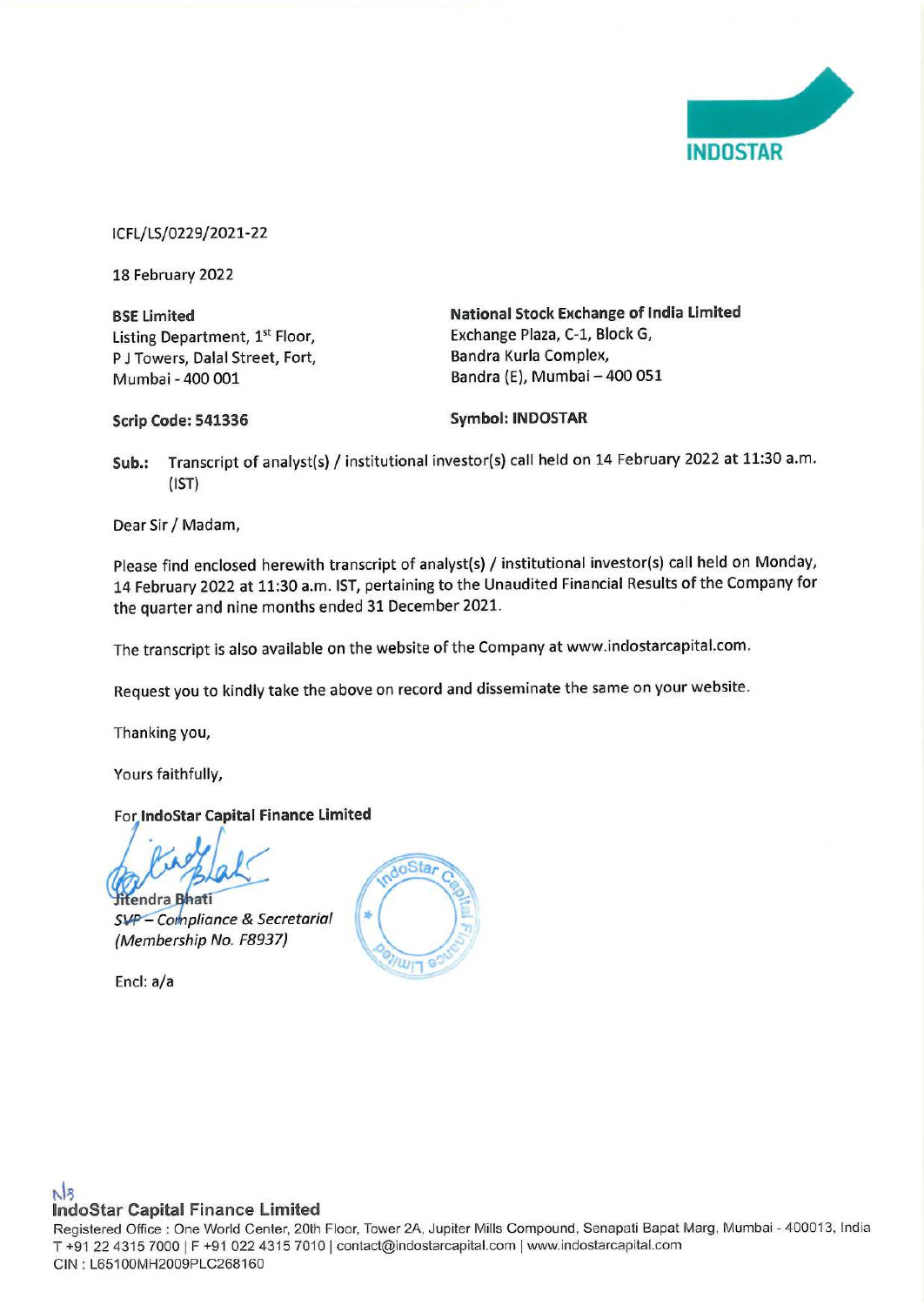

# "IndoStar Capital Finance Limited Q3 FY-22 Earnings Conference Call"

# February 14, 2022

|                   | MANAGEMENT: MR. DEEP JAGGI-CEO, INDOSTAR CAPITAL |
|-------------------|--------------------------------------------------|
|                   | <b>FINANCE LIMITED</b>                           |
|                   | MR. JAYANT GUNJAL - TREASURY, INDOSTAR           |
|                   | <b>CAPITAL FINANCE LIMITED</b>                   |
|                   | MS. BENAIFER PALSETIA - CHRO & HEAD CSR,         |
|                   | <b>INDOSTAR CAPITAL FINANCE LIMITED</b>          |
|                   | MS. KAUMUDI BIYANI - HEAD FINANCE, INDOSTAR      |
|                   | <b>CAPITAL FINANCE LIMITED</b>                   |
|                   | MR. MOHIT MAIRAL - CHIEF RISK OFFICER,           |
|                   | <b>INDOSTAR CAPITAL FINANCE LIMITED</b>          |
|                   | MR. AMIT KOTHARI – CHIEF TECHNOLOGY OFFICER,     |
|                   | <b>INDOSTAR CAPITAL FINANCE LIMITED</b>          |
|                   | MR. SALIL BAWA - HEAD INVESTOR RELATIONS,        |
|                   | <b>INDOSTAR CAPITAL FINANCE LIMITED</b>          |
| <b>MODERATOR:</b> | MR. ABHIJIT TIBREWAL - MOTILAL OSWAL             |
|                   | <b>FINANCIAL SERVICES</b>                        |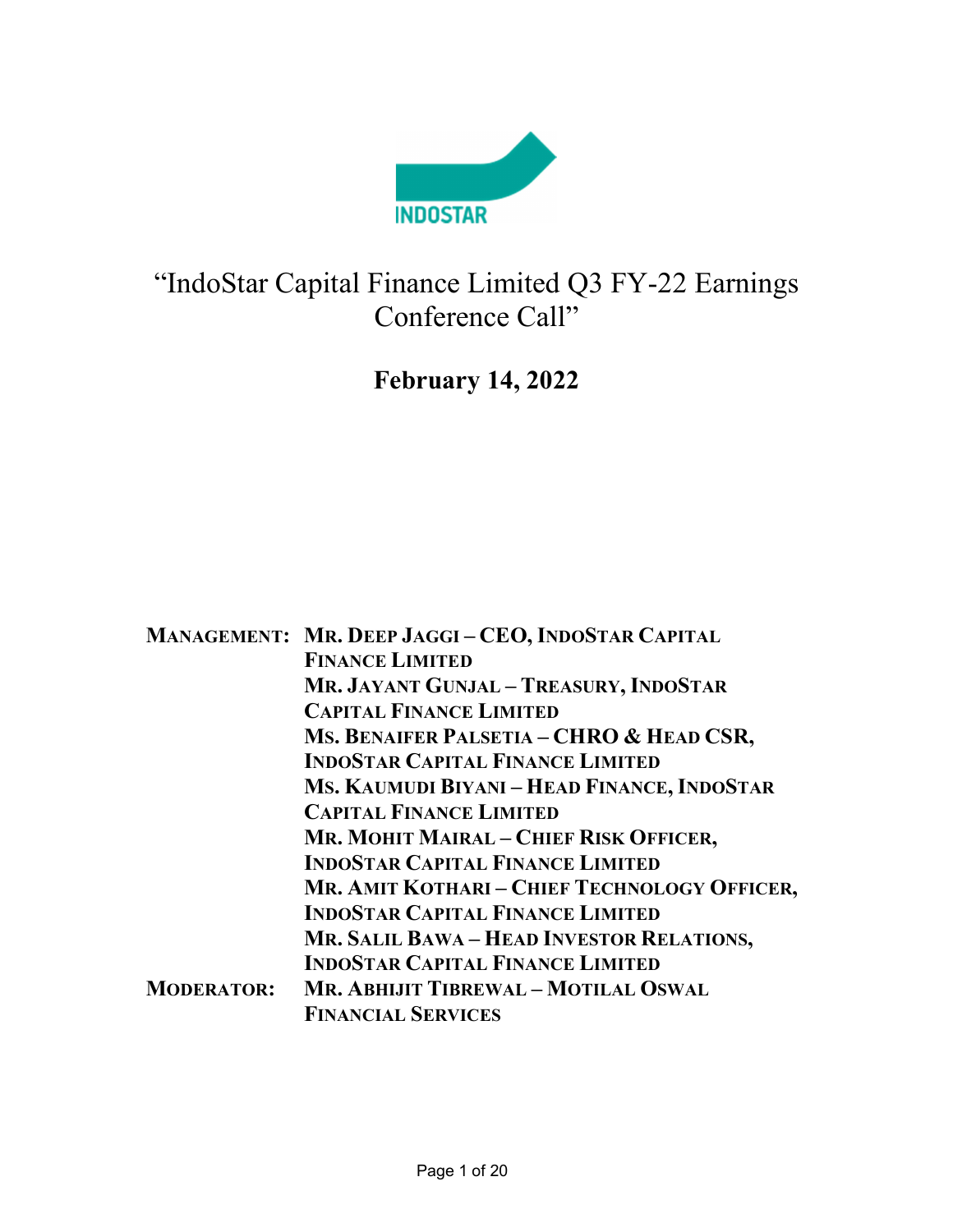

Moderator: Good day ladies and gentlemen and a very warm welcome to the IndoStar Capital Finance Q3 FY22 Earnings Conference Call hosted by Motilal Oswal Financial Services Limited. As a reminder all participant lines will be in the listen-only mode and there will be an opportunity for you to ask questions after the presentation concludes. Should you need assistance during the conference call, please signal an operator by pressing '\*' then '0' on your touchtone phone. Please note that this conference is being recorded. I now hand the conference over to Mr. Abhijit Tibrewal from Motilal Oswal Financial Services Limited. Thank you and over to you sir.

- Abhijit Tibrewal: Thanks Ali. Good morning, everyone. We have with us today, the senior leadership team from IndoStar Capital Finance to discuss their 3Q FY22 performance and the strategic direction of the company. We are obviously at the end of the current season and today seems like a busy day for all of us. So, without much delay, let me handover the mic to Mr. Salil Bawa, who's heading the Investor Relations to quickly introduce the management to us. Post which we will have the opening remarks from the management followed by an interactive Q&A. Thank you over to you Salil.
- Salil Bawa: Thank you, Abhijit. Good morning, everyone. Thank you for joining us on the Q3 FY22 results conference call of IndoStar Capital Finance Limited. Today we have with us Mr. Deep Jaggi – CEO, IndoStar Capital Finance Limited, Mr. Jayant Gunjal from Treasury, Ms. Benaifer Palsetia – CHRO and Head CSR, Ms. Kaumudi Biyani – Head Finance, Mr. Mohit Mairal – Chief Risk Officer and Mr. Amit Kothari – Chief Technology Officer.

Before we begin, I would like to state that some of the statements in today's discussion may be forward-looking in nature and may involve certain risks and uncertainties. A detailed statement int this regard is available on the results document shared with you earlier. During the discussions we'll be referring to the Q3 FY22 investor presentation, uploaded to the exchanges and on the company website. With that, I would like to now invite Mr. Deep Jaggi to begin the proceedings of the call.

Deep Jaggi: Thank you Salil. Good morning to all. Thanks to all the participants for taking our time to join the Q3FY22 earnings call. Hope all of you are safe and fine. Before we discuss the Q3FY22 numbers. I would like to just set the context for our introduction today. Money; as you all know that IndoStar is managing a transition for the past few years moving from a corporate lending business to a granular retail business. When I joined in the month of November, 2020 as a part of well-thought succession plan, the management team and the promoters had finalized a 5-year business strategic and growth plan. Despite COVID-19 and all the micro headwinds over the past 12 months I believe we are well on track for the 5-year plan. I truly believe in a massive growth potential for IndoStar platform which can be seen in the quarter retail disbursements.

I'm happy to inform you that today as on  $31<sup>st</sup>$  of December our retail book is about 82% of the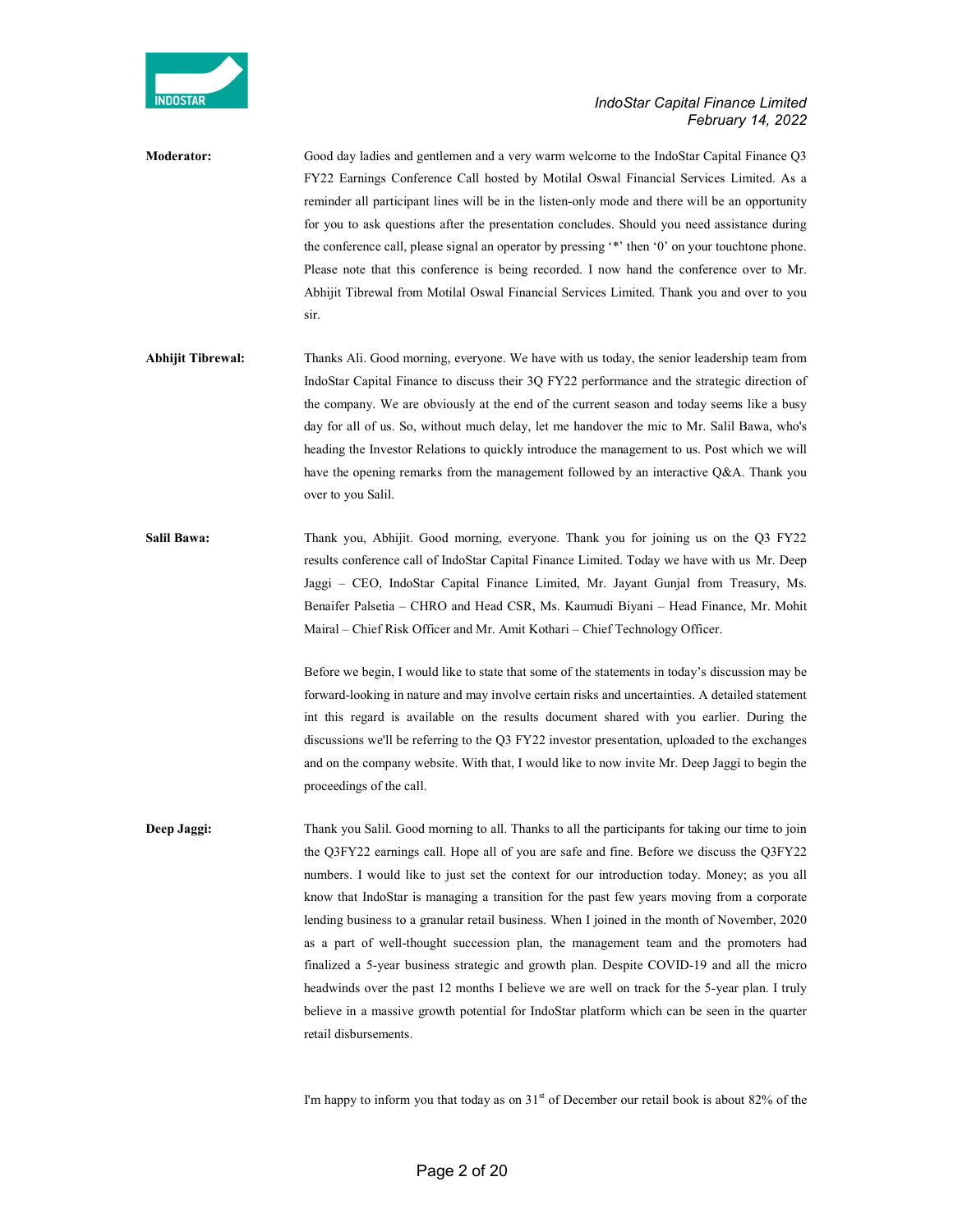

overall AUM. We are on course to becoming a pure 100% retail finance company. I'll just take few points which I would like to highlight; IndoStar is committed to become a pure retail finances company which is clearly can be seen from the percentages that we have, that 82% of the book is retail and 18% is corporate.

Now coming to the profitable growth and the 5-year plan. You can see the quarter wise numbers. Q1FY22, the numbers were about INR 560 crores of disbursements, Q2FY22, it was INR 1,129 crores of disbursements. Q3FY22, it is INR 1,450 crores. I can just also highlight for the first time in the month of December, we have touched a disbursement of INR 500 crores which seems to be likely a base for us now from here on and from here on we can just grow from these numbers. I also mentioned in the month of January when I was elevated as a CEO, the number of branches that we are expanding. So, we had targeted 400 branches till the month of March, today as on  $31<sup>st</sup>$  of December we already have 343 branches. We are focusing on two critical products that we have; one is the commercial vehicles and the second is the affordable housing. Now the commercial vehicles from 208 branches we are at 318 and also in the affordable housing from 65 branches now we are at 87 branches. We also had adopted a hub and spoke model where we in the next 4 - 5 years we are planning 1000 branches. These 1000 branches will be controlled by 200 hubs. What we have done in the first year which is going on till March 2022, we have got our presence in all 200 hubs which are required till 2025. We have already made our pan-India presence. Now in the next couple of years or 3 years, we will be adding just spokes which helps us in a way that we already have our underwriting set up there. The business setup, we have relationships with the manufacturers and the customers. It is just extending those parts. It will be an easy task adding from 400 branches to 1000 branches. Now coming to the collection part, I will first take the collection part. We have added approximately, we have got a big number in terms of a new book. What we have done is we have bought a separate collection center. Now collection center is a regular calling to the customers to arrest the new losses or new flows with which we have approximately 90% of our book is in Stage-1 in the fresh disbursement that we have done. Besides that, we have also added about more than 100 people, manpower only four collections wherever there is a flow and the old book we have got now approximately 300 people to collect in the old book plus 30 plus numbers. Our name has been continuously improving.

When I come to use business, especially in the commercial vehicle, in the commercial vehicle disbursement that we have done, 80% of business is coming from use business. So overall the weighted rate here is close to about 16.5% to 17% which is a very-very healthy weighted IRR as a scale is going up, especially the commercial vehicle space our overall weighted IRR of the book will be much better within next couple of quarters. Our NIMs have started improving as our weighted rates are going up.

To improve the productivity, we have also brought in a Chief Technology Officer, Mr. Amit Kothari, who has a purely background of FinTech. He is already working on our app which is a "go-digit app" which we have developed with help of KPMG and we are at a pilot stage. Besides this what we also doing is we are also investing in the automation. We are improving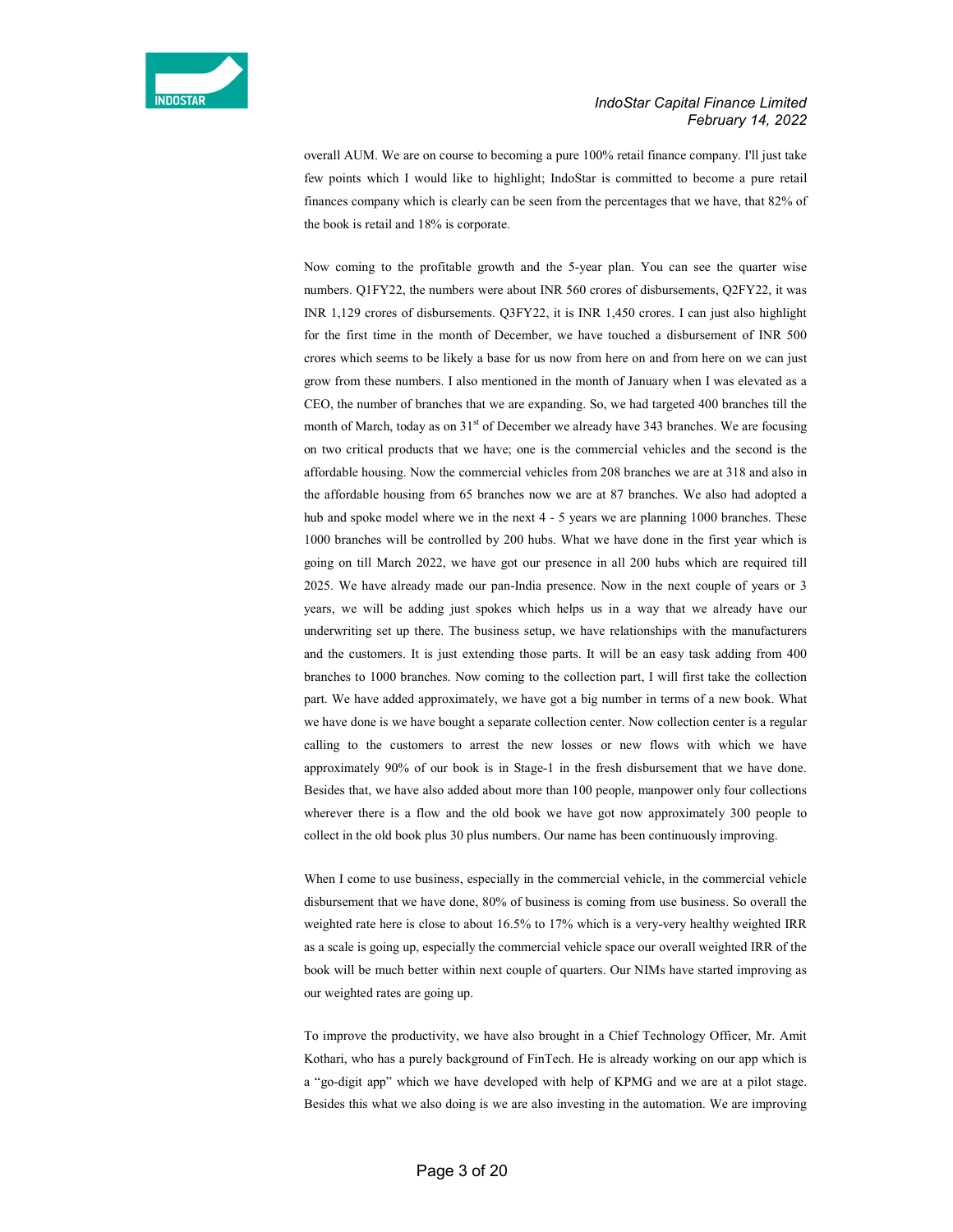

the productivity overall so that the cost come down. We also see a revival in the commercial vehicle cycle as the new vehicle sale is less. It just it is going to impact and there will be a good growth in the used space. When you see a used business case, there are two prime players in this particular space, one is Shriram and second is Chola. We see a good opportunity in the retail space which is from 3 vehicles to 10 vehicles. That is a space we have been focusing on. When we talk about 3 vehicles, we will be having minimal losses because all of them have got tracked. They have a repayment history. We also have a check on the CIBIL, so that the people who are defaulter should not be entering into our book.

Now I will come to the affordable housing; we have recently recapitalized our affordable housing company and we continue to make it as a fully independent. Here again we will benefit from small scale which helps us to grow faster, a very large opportunity for us. To establish the processes and a fantastic team I'm also glad to inform you that we have appointed Mr. Ravi Narayan as a Non-Executive Independent Chairman in the IndoStar Home Finance. Ravi superannuated from ICICI Bank, at the time was leading the retail secured asset business for the bank. He has more than 35 years of expertise across various functions of retail banking, auto finance and extensive experience in housing finance. He will be responsible for mentoring and guiding IndoStar Home Finance and creating value for the stakeholders.

We in terms of cutting costs, we have earlier announced that we will be getting into the smart branches. We continue to do that. We will be developing the branches at a lower cost so that the CAPEX impact is less. We have also shifted our product lines. Because of the COVID-19 impact we don't have further exposure in the bus segment because that is a segment where you have issues earlier faced due to the COVID-19. We are completely a company which is retail and it will be on the used business. We have also started focusing on used cars. In the coming year we will also have a separate vertical to focus used car business which is again a profitable business at high IRR. We are also going into a co-lending. As you are aware that we also have a tie up with ICICI bank for the new vehicles which we don't park in our book and we park it on the ICICI book. Now we are going one level down. We are having a tie up with the small NBFC where the capital is the issue and they have penetration in Tier III, Tier IV cities where we are not present. We have already tied up with one of the companies. This has got about 24 branches in south India and we will add few more. This will help us in further penetration and strengthening our base and into the core business of used vehicles. That is what is the overall strategy that we have.

In terms of COVID-19 we are just going through and wave 3 is completely at the end. We have not seen any impact. The impact seems to be minimal on this part. We don't see any issue. As we don't foresee anything, any wave 4 coming as of now, we see our economy growing in a much-much faster pace and overall, the external environment to stabilize which should help us in adding more people more productivity. That will be our overall plan.

Stage-3, if you see our numbers, Stage-3 is down in the new book Stage-1 is close to about 90% besides the wave  $2 \& 3$ . We have been maintaining these numbers in the new book which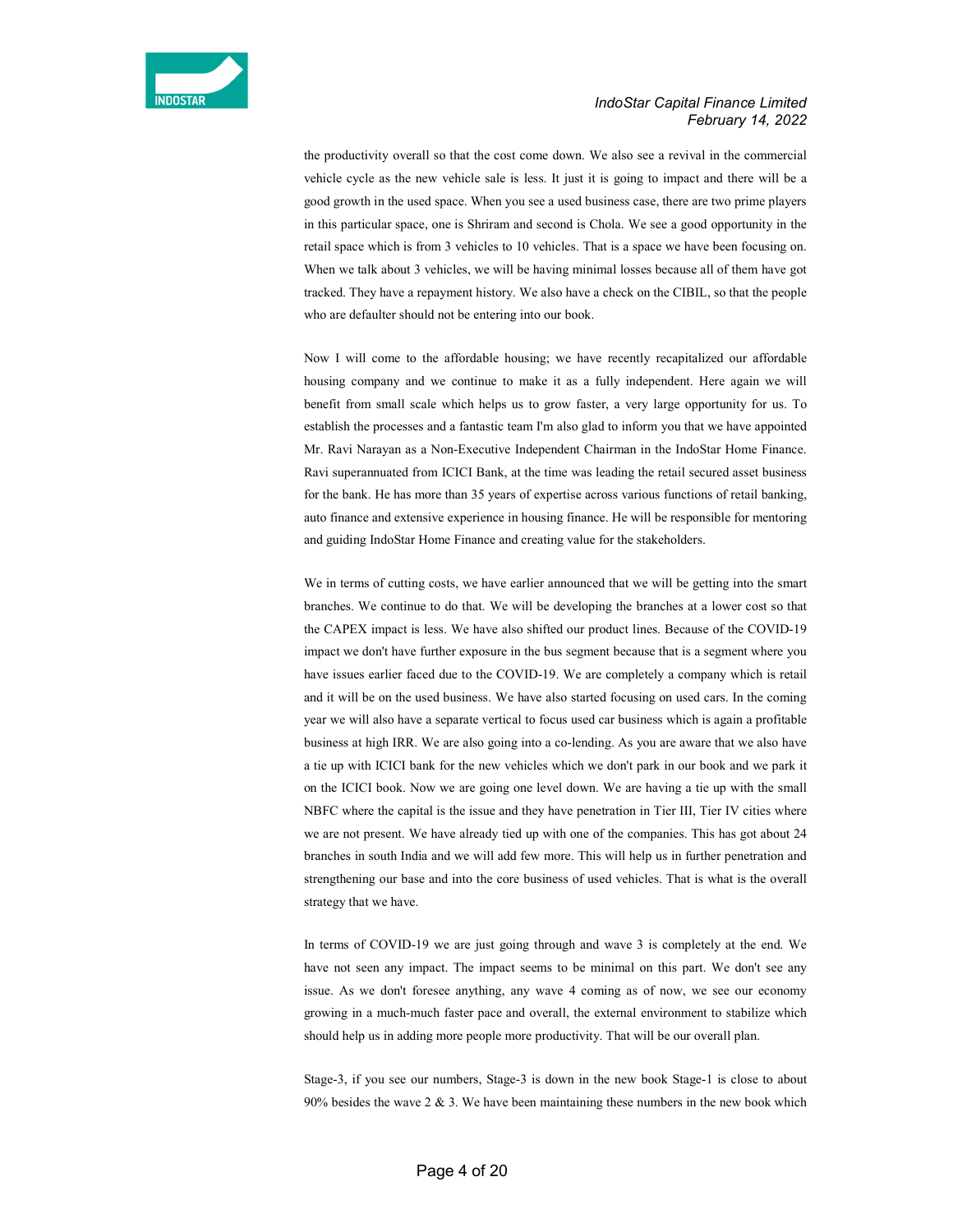

clearly means that we are building up a robust book which is going to be helping the organization's portfolio and bottom line in future in coming quarters. NIMs, I've already mentioned, it has started improving and we see further going up. Cost of funds has been stabilized and it is going down as the market today is, we are getting at a better rate due to our quality of portfolio.

Kaumudi Biyani: Coming to, Liquidity perspective would like to highlight that we are highly liquid and as per the company's strategy we intend to keep around 2 to 3 months of liquidity in our liquid cash and liquid mutual funds for our future growth and disbursement. With this we probably open the call for any further queries.

Deep Jaggi: We are happy to answer your questions from here on.

Moderator: Thank you very much. Ladies and gentlemen, we will now begin the question-and-answer session. First question is from the line of Niteen Dharmawat from Aurum Capital.

Niteen Dharmawat: Can you give us the NPA numbers for this quarter versus last quarter and versus last year?

Deep Jaggi: If there are couple of things, one is the Stage-3 numbers. There is a decline in the Stage-3 overall. It has come down to 4.2%. So, it is at 4.2%. Now coming to the GNPA number, there has been a slight change in the RBI norm due to which as of now we are close to about 7.2%. But if you see Stage-wise movement which is as we follow Ind-AS, we are on the decline.

Niteen Dharmawat: My second question is related with housing sector. You mentioned that you want to enter into more aggressively in affordable housing. I see that the operations revenue has come down in this quarter year-on-year basis from INR 6,000 lakhs to INR 3,700 lakhs. That is one point. Second is how can you compete against the public sector banks, the likes of the banks where the cost of capital is much lower? How do you plan to do that in this segment especially?

Deep Jaggi: I'll divide these questions into couple of things. One I will request Ms. Kaumudi to answer who handles the finance. The second question is on where we are going to compete. We are in to completely different line. We are not competing with public sector banks. We are into selfconstruction which is at 13.5% to 14% which is rural. We are not competing with public sector bank.

Kaumudi Biyani: With respect to the housing finance income, there is a one-off adjustment which has been done our basis our discussions with right from an accounting adjustment relating to assignments income because of which you are seeing a decline in the revenue from operations. But excluding this one off there has been growth in our revenue from operations business considering the increase which has happened in the housing finance disbursements.

Moderator: The next question is from the line of Pankaj Prasun from HNI Investor.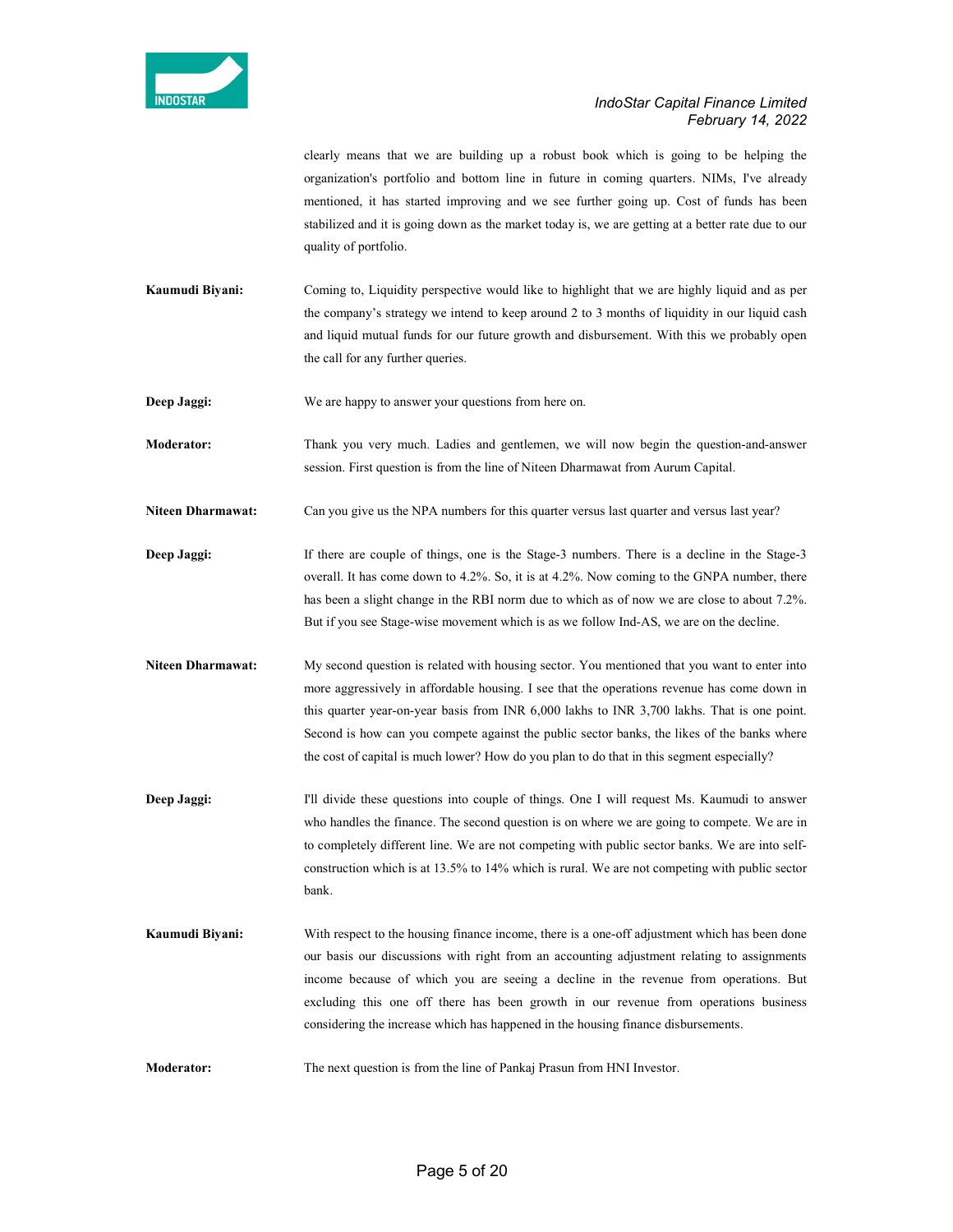

- Pankaj Prasun: Every quarter-on-quarter we are seeing this credit cost is coming, provisioning is coming. Last con-call also I think there was a comment that now no more credit cost will come. My question is that is it over or still is it pending? If it is there, why don't we write-off once go and do not give shock every quarter?
- Deep Jaggi: Overall if you see our numbers, we have a very high capital adequacy. We are at about 35% against regulatory requirement of 15%. COVID-19 wave 3 in December and January still it is just over. The impact is very minimal. We don't see those problems coming up. This credit cost that you see it's a regular review in the internal policy. We have adopted a conservative provisioning policy, as our customers are just coming out of the regular forbearance. Stage-3, there has been no movement. Let me also share with you. We don't expect losses because of this credit provisioning. We should recover from this; we don't see any loss into that and to strengthen further we have added our call center for collections and we have also added the collection team to support the yield and business team. We don't see any losses in this.
- **Pankaj Prasun:** My question is, suppose this December quarter is over, March can we see those kinds of again provisioning?
- Deep Jaggi: We don't expect anything on that.
- Pankaj Prasun: My next question will be on the used tractor finance because what kind of market size have you assess that what kind of market size is there and what kind of market share, we will get and who are the competitors in that segment?
- Deep Jaggi: When you talk about used tractor business, if you talk about a pan-India player there is no pan India player today. The tractors are sold on the exchange market. The players who are working on this particular market is maybe A U finance; SK finance and they are also working in a particular segment or a particular state. We see this niche coming up that there is nobody to address this market pan India. We have a setup which is a  $(+400)$  branches already. We do not expect that anything which anybody is not doing we will be able to deliver that. That is what is our question. We expect the market at some there about INR 800 to INR 1000 crores market size.
- Pankaj Prasun: Just 800 to 1000 crores that's all?
- Deep Jaggi: Yes, because the ticket size is 1.5 lakh and it operates at 24%-25%. That's a very high yield market at 24%-25% market.
- Pankaj Prasun: I think last con-call we had discussed that around 70,000 tractors being sold every year. My understanding was that this used tractor market must be bigger than that.
- Deep Jaggi: See it is just an estimate that I am telling you, the market could be bigger because there is no organized player in this particular market.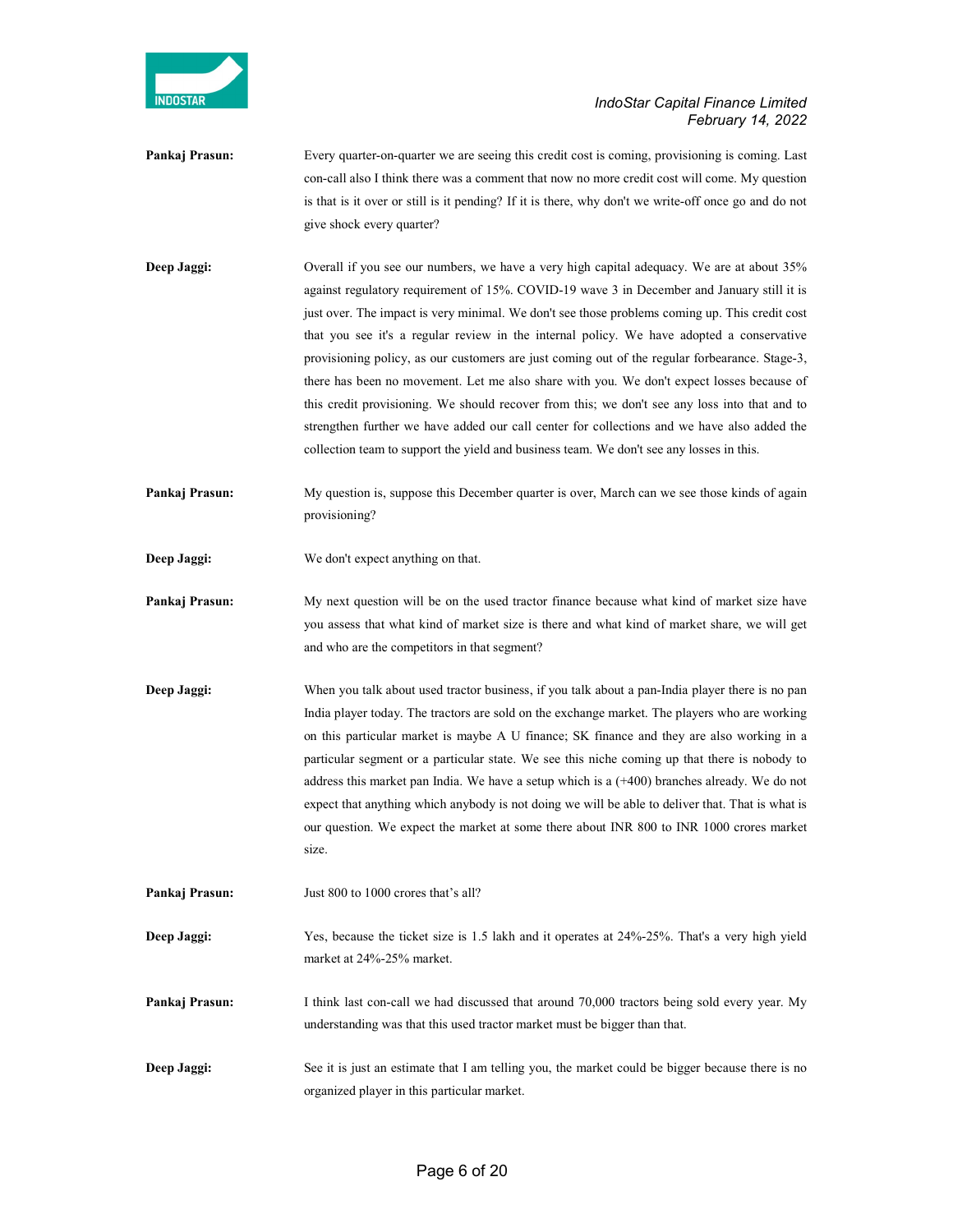

Pankaj Prasun: Exactly. My precise point was that only.

Deep Jaggi: We will be getting; we have a target in our mind what kind of disbursements we are looking and we are sure that we can deliver that. Once we test the waters of this particular segment then we will really assess where do you want to get into this particular segment and how much volume we expect because it's not an easy market. And it is a very unorganized market. The cost of acquisition can be higher. You have a concentration of tractors in particular seven or eight states but there are markets like Eastern India is growing much faster than anybody. There are no organized players who are financing this particular business. We expect ourselves to address the pan India market for used tractor. That's the plan.

- Pankaj Prasun: I completely agree with you that Eastern market and north-eastern market, there is a biggest scope for the used tractor. So, are we on with our earlier guidance that in 5 years we want to cross beyond INR 50,000 cr of our book?
- Deep Jaggi: So, Prasun I have mentioned this. We are on track for our 5-year plan. We don't see any deviation as on date. That is the reason that we have added branches. In the next year also, we will be adding more branches.
- Pankaj Prasun: Currently how many branches, right now how many branches are there?
- Deep Jaggi: As on 31<sup>st</sup> December we have 343 branches.
- Pankaj Prasun: And as on date?
- Deep Jaggi: We plan to have 400 branches by March.
- Pankaj Prasun: Because December is already out and January is over, so December we had done roughly INR 500 crores of disbursements which is the highest. So, January number is better than December?
- Salil Bawa: So, let's not talk about January as of now.
- Deep Jaggi: Prasun, I just mentioned we have established ourselves to a particular number. So, I'll not be able to comment on my January numbers.
- Pankaj Prasun: No issues because of the regulatory requirement. I would like to take your time in person to speak over more over the business model and all. Just I will request Salil also to get me as soon as possible.
- Deep Jaggi: Anytime, you can be in touch with Mr. Salil. We are happy to have a meeting on the same.
- Moderator: The next question is from the line of Sumit Bhalotia from MK Ventures.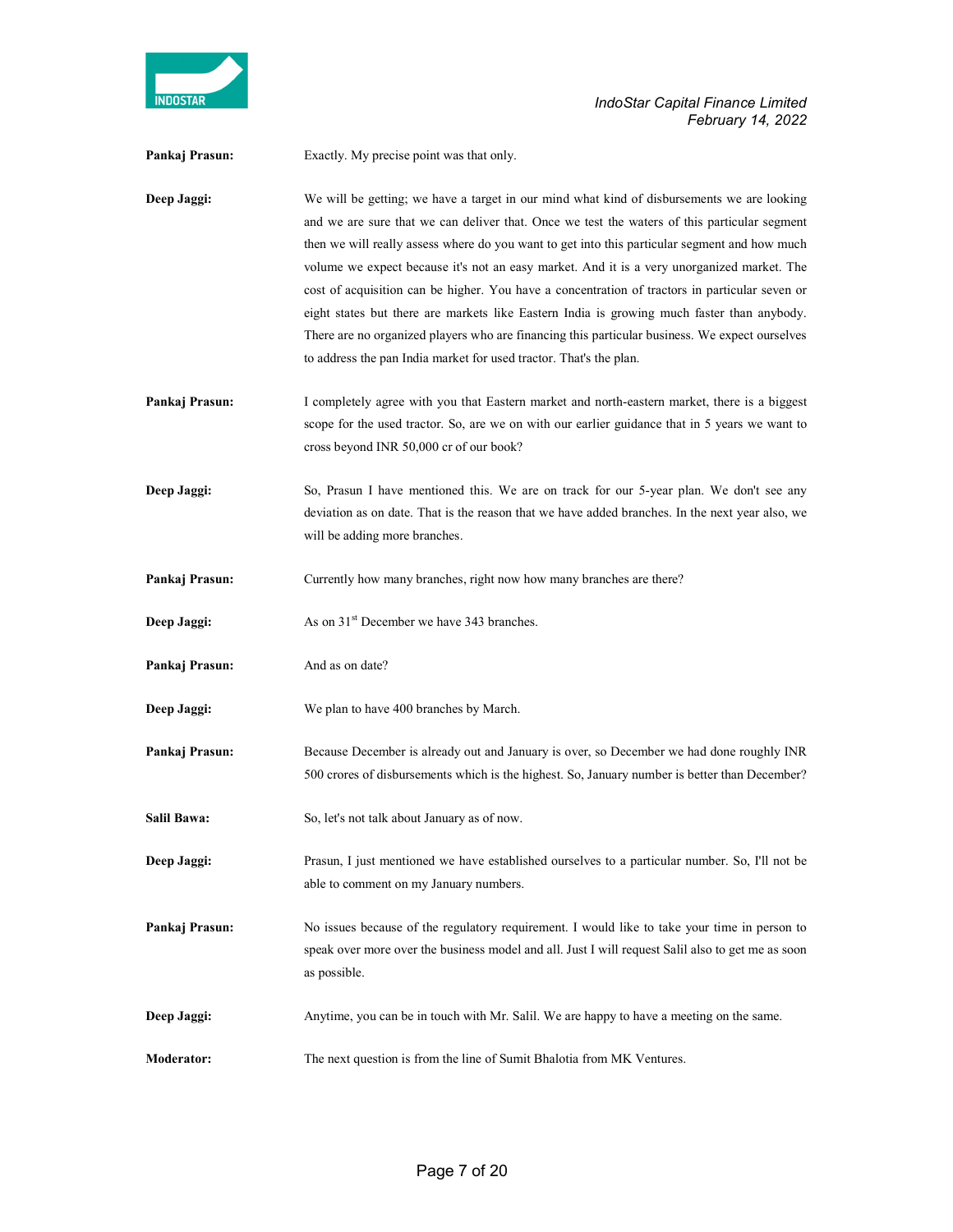

Sumit Bhalotia: First is on the asset quality. So, you've mentioned GNPA numbers. It would be helpful if you can provide the entire breakup of what was the exact impact of the recent RBI regulation, gross as well as net NPA as of now as of December quarter and also movement in Stage-2 book.

Kaumudi Biyani: From an asset quality perspective we would like to highlight that a we being an NBFC are currently on Ind-AS regime. Our financial statements are being prepared under Ind-AS. We are reporting our numbers as Stage-1, Stage-2, Stage-3. Coming back to the RBI circular of  $12<sup>th</sup>$  of November. That's more of a regulatory requirement in terms of reporting of an NPA number but it does not impact our financial statements reporting of state 3. We continue to state that our Stage-3 level has better off as compared to the previous quarter. Currently we are at 4.3% of Stage-3 book. From a regulatory reporting perspective, we will actually do our reporting to RBI on the NPA as per the requirement of RBI's circular required.

Sumit Bhalotia: The question is because of we have not done any additional provisioning because of the RBI impact and clearly from 4.2%-4.3% of Stage-3, we have around 7.2% is what you mentioned as per RBI. Accordingly, our net NPA would have gone up from 2.3% to whatever number that's the number I am asking like what is the net NPA as per RBI? Do we need to make any additional provisioning in the March quarter from a regulatory perspective?

- Kaumudi Biyani: So basically, from a provisioning perspective we would like to highlight that our ECL provision is significantly higher as compared to the RBI provisioning. When you're looking at the assets where we see that there is an increase in credit risk, we have already classified them into Stage-2 and created a provision as per as Stage-2 requirements. There's no specific impact which we anticipate from the RBI circular on our ECL provisioning norms.
- Sumit Bhalotia: And movement of Stage-2 book on the quarterly basis?
- Kaumudi Biyani: On a quarterly basis our Stage-2 book was around 21% as of September and as of December there is a marginal increase to around 27%.
- Sumit Bhalotia: 27% is Stage-2 book?

Deep Jaggi: This is more towards, it is not the movement of the book, it is more towards the internal policy review we have done and it is a conservative approach on the policy. I have already mentioned that we don't expect any losses in this particular aspect.

Sumit Bhalotia: The RBI impact is added in Stage-2?

Deep Jaggi: We can give you the details. Salil can provide you all the details that are required.

Sumit Bhalotia: Another question is on our cost aspect. So, we've been as guided, you've been expanding our branch presence then you're on track or to achieve 400 this year and the number you'll be expanding next year. You mentioned that going forward from next year the focus will be more than the hub model, the spoke model. Majority of the hub you have already established, on the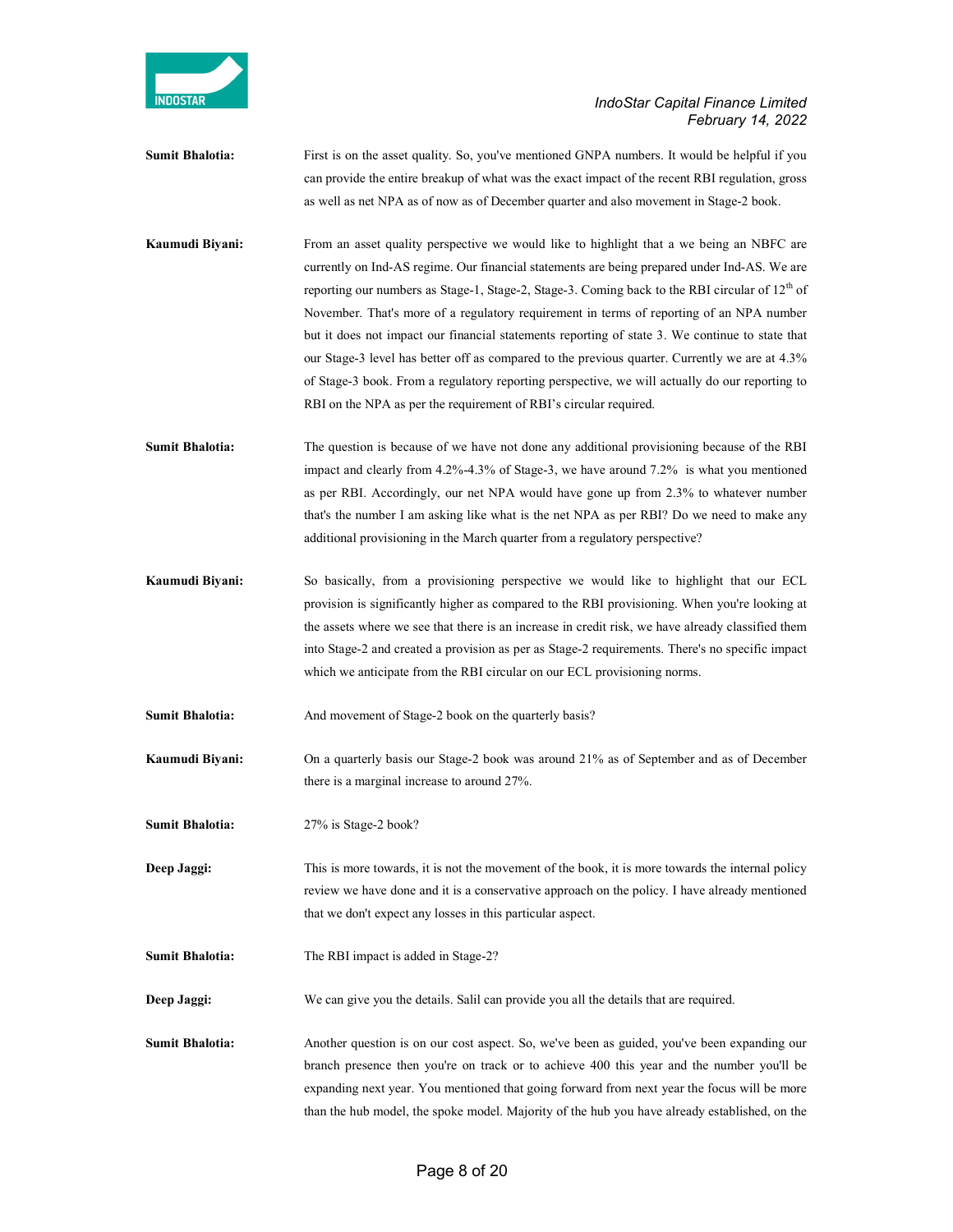

cost front how would that cost to income chain in the next four to eight quarters if you can give some visibility on that part? That'd be helpful.

Deep Jaggi: Sumit, if you see our overall productivity, we are now averaging at about 1.1 crore average business from each branch. Each person is coming to about INR 35-40 lakh. That's what I said that we have already added up cost, cost of the branches for 200 branches is already done. From here on we see a declining trend in our CAPEX. We also see overall costs coming down in terms of when you're talking about cost to income as the book is also growing. See what has happened till date is that on one side we have been building up a good book in terms of retail book. On the other side there have been slippages in the inorganic book and the corporate book. While the product mix has changed, the overall mix has changed but the impact on the book is not being shown. Next year we don't see any run-off of corporate book much. We don't see anything coming from the inorganic book which is just left. It's about INR 500 crores as on  $31<sup>st</sup>$  of December. Whatever we are going to build up and we are going to build up from the Q4 numbers. You can see in Q3 and Q 4 numbers; the significant increase will be there in the book next year. When significant increase is there and your CAPEX is less I'm sure overall the cost of income will come down.

- Sumit Bhalotia: Logically that is what I was just confirming. Given that whatever expansion that we have done this year, benefit of most of the recent bunches will start accruing from next year. Ideally there should be a reasonable improvement in cost to income. The only thing that I wanted to confirm was whether the expansion that you'll do in branch business whether the cost will offset this improvement or on a net basis whether we will see a cost to income coming down from the quarterly basis going forward?
- Deep Jaggi: Yes, it will come down. You will see a significant drop in cost to income.

Moderator: The next question is from the line of Harsh Shah from Dimensional Securities.

Harsh Shah: If I look at your yields in the SME side, it has come off drastically from around 15% odd to 11%. So, can you help us explain that?

Deep Jaggi: Sorry, come again.

Harsh Shah: The SME finance book. If I look at the book, it has come off quite a bit. It is now for Q3, it was at around 11.5%. It used to be around 13%-13.5%?

Deep Jaggi: As of now we are not focusing on the book which is SME book and there was one portion which was of the BL which is personal loan which we were doing; that has been discontinued to stabilize the portfolio. Once we were reworking on our policies and definitely it can be brought up. We are well aware of the things but we are in this part, it is more to have a control. If you see my book in SME it has not grown but we are just stabilizing the book. If you see the first time in the last 4 months our Stage-1 has started improving. We see a significant improvement and we will be also; today we are working on improving our portfolio. We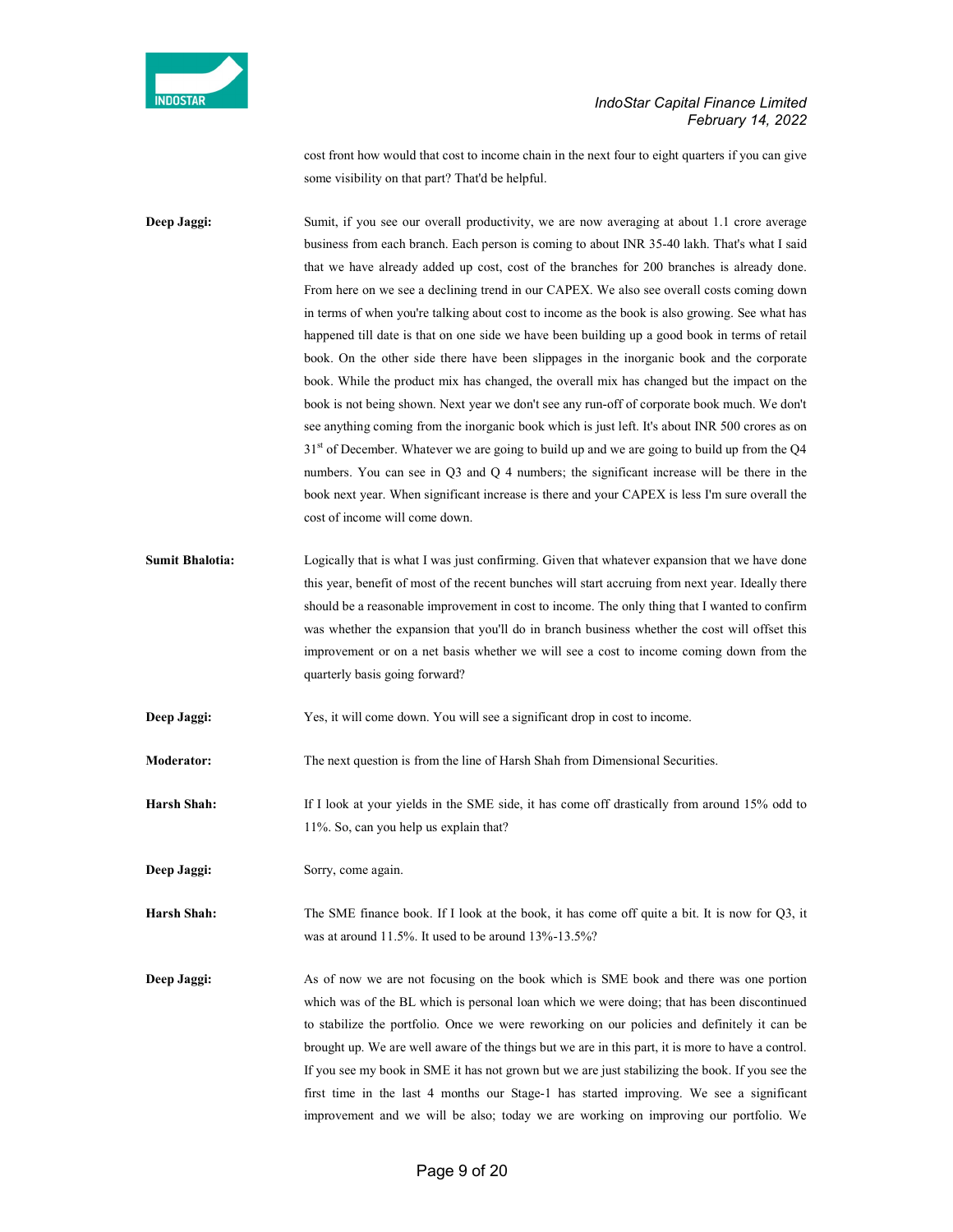

expect the Stage-1 to go in excess of  $(+70%)$ . We are also changing and reviewing our policies in SME. I can assure you the next year the focus will be there back on the SME book as well. We will improve our yields in that part.

Harsh Shah: Because if I look any credit cost you haven't provided much in that book for this quarter. I would assume that there wasn't any interest write-back or anything of that sort?

Deep Jaggi: Book is stabilized. There are no losses. Whatever has to be provided it is already taken care of. Book is stable.

Harsh Shah: There weren't additional slippages as well, right?

Deep Jaggi: Normal whatever is there. It is very traditional normal. There's nothing much.

Harsh Shah: When we talk about the yields in our CV book, you expect the yields to increase going forward. Now when we're moving from one end to vehicle owners to maybe larger fleet operators from 3 to 10; shouldn't that lead to fall in the yields rather than increase because they are moving towards more secured and more matured borrowers?

Deep Jaggi: Harsh, if you see the commercial vehicle business the biggest impact which has come in the weighted rate is primarily that we had earlier exposure of 35% in HCV new. HCV new comes at a rate of about 12%-12.5%. Whereas the used businesses coming at 16.5%-17%. The moment you are cutting HCV new business, you are reducing your risks as per us in the retail segment. Second is that overall weighted rate of the book will go up because the percentage of used businesses is improving, significantly improved in the percentage book. So, new going down, risk going down, rates are improving because of the percentage product mix change in our overall portfolio.

- Harsh Shah: When we talk about the growth in affordable housing and CV segments. So, we hear almost all the NBFCs guiding very high growth about 25%-30%. My question is where are we expecting this growth to come because everyone is trying to gain market share. Shouldn't that add pressure to the yields and from where will this growth of 25%-30% come for next 4-5 years that we are guiding?
- Deep Jaggi: What we have done is when you talk about used vehicle finance business, there are two significant players which are there and they're stabilized. One is the Shriram and second is the Chola. There is no third significant player in this particular market. We have also made our presence in the untapped markets which are like East. I'll just give you a number. It was zero in the month of December 2020. Now the contribution is about 12%. We have added these new branches that is helping us. Similarly, we had only 7% to 8% business coming from the Northern markets, now which is coming to about 30% of the total disbursement which you have. In first phase that is what I said we have created hub. So, we are present, we have made our presence in all these markets. Next phase will be, get into spoke, which are Tier III-Tier IV markets. The moment you get into these particular markets that will help us to grow.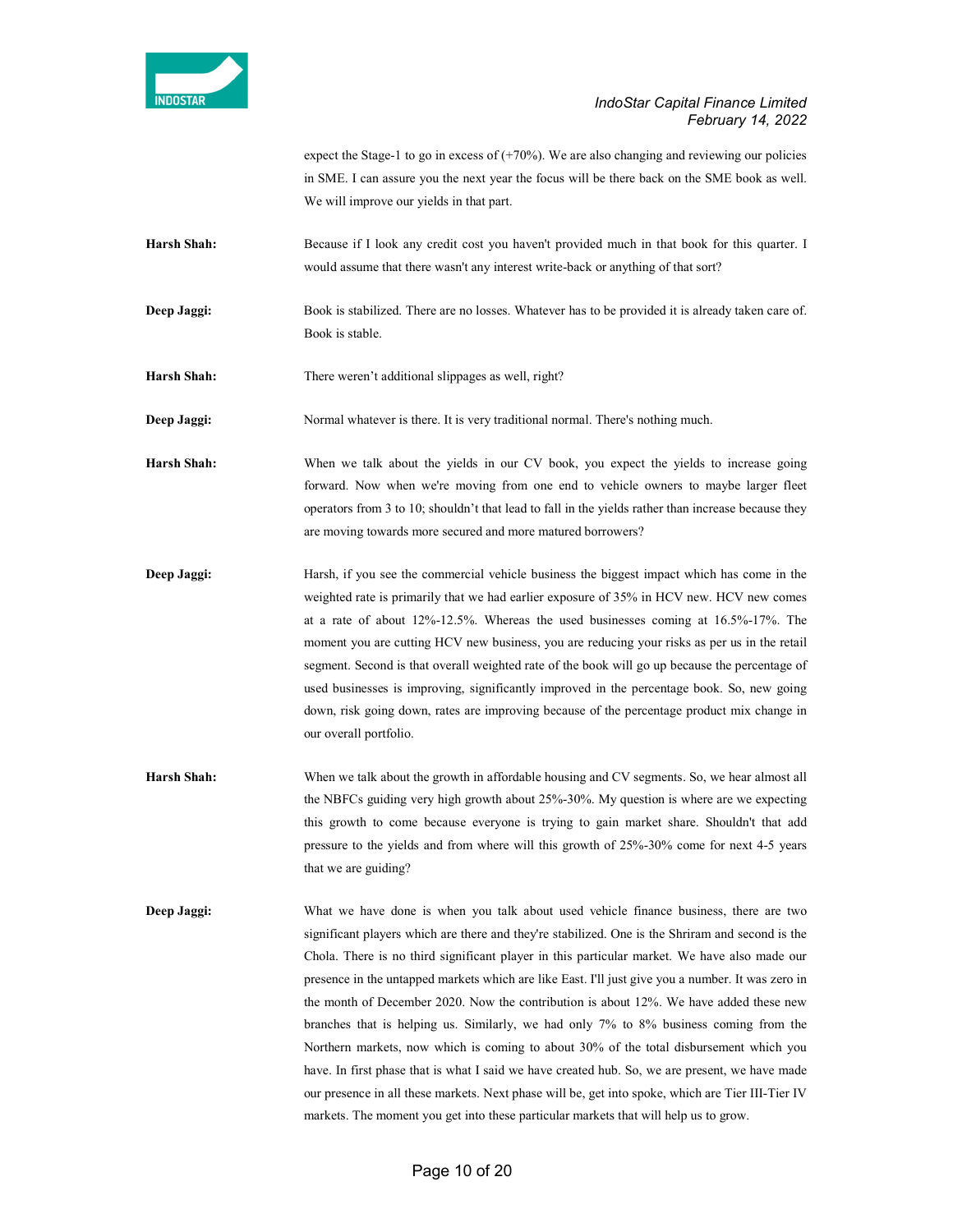

Harsh Shah: No, I understand here the micro-strategy but when I look at the macro part, over next 5 years we expect the CV industry per se to grow by maybe 10% odd, the affordable housing industry maybe it will grow by 12% to 14%. But when we say growth of 25%-30% CAGR, are we going to take shares from the unorganized sector or from the banks or how will that grow? The alpha that we are talking of 15%-20% from where will that come?

Deep Jaggi: If you actually see the number vis-à-vis 2019-'20 the heavy commercial vehicle numbers are still down, new heavy commercial vehicles are still down. I don't expect those numbers coming back up to year 2023. Whereas the market, overall industry is improving, everybody is predicting a good GDP growth next year as well. That means the industry is going to move. When the new vehicles are being added are less than year 2019-2020, there is going to be a substantial growth in this particular segment, that's part number one. Part number two is that government has also put up a cap on the life of the vehicle which is 15 years now. Every year you will see 50,000-60,000 vehicles going out of the roads because those has to be replaced. I see a much bigger shift in retail market, in the used vehicles whereas the strategic customers will be buying new vehicles more because that's sometimes that's a requirement of some of the manufacturers like Oil companies will ask, okay the life of the vehicle should not be older than 5 years or 6 years. Those vehicles they start coming in the retail used market. That is what we expect. That is what is actually helping us to grow in this particular market.

- Harsh Shah: You mentioned that our Stage-2 assets has seen an increase and even on the RBI side our GNPA has increased on the reporting side. Do you think that we are adequately provided and numbers, would you expect the Stage-2 asset to trend down going forward and where do you expect it to stabilize?
- Deep Jaggi: I have mentioned upon, as far as the GNPA as an RBI concerned it is across, it's an accounting, it's more to do with accounting because that's a change which the government has done, the RBI has done. This the GNPA has gone, there is an increase across the NBFCs, it is not with us but when you talk about the provisioning which is a Stage-3, now Stage-3 for us there is a decline. I don't see anything which has impacted. If you talk about a (+90) of Stage-3, we are having a better health than the last quarter. We don't see an issue and in terms of provisioning I have already answered that question.
- Harsh Shah: And Stage-2, it is currently at 27%, where do you expect it to stabilize?

Deep Jaggi: We don't expect any so whatever the additional is there, we don't expect any losses in that particular portfolio.

Moderator: The next question is from the line of Vivek Ramakrishnan from DSP Mutual Fund.

Vivek Ramakrishnan: My first question is on the overall CV strategy. In terms of you have mentioned Shriram and Chola, are you kind of the same customer segment as they are? They are in the sense that, the pie is expanding and you're getting more business from let's say unorganized players but is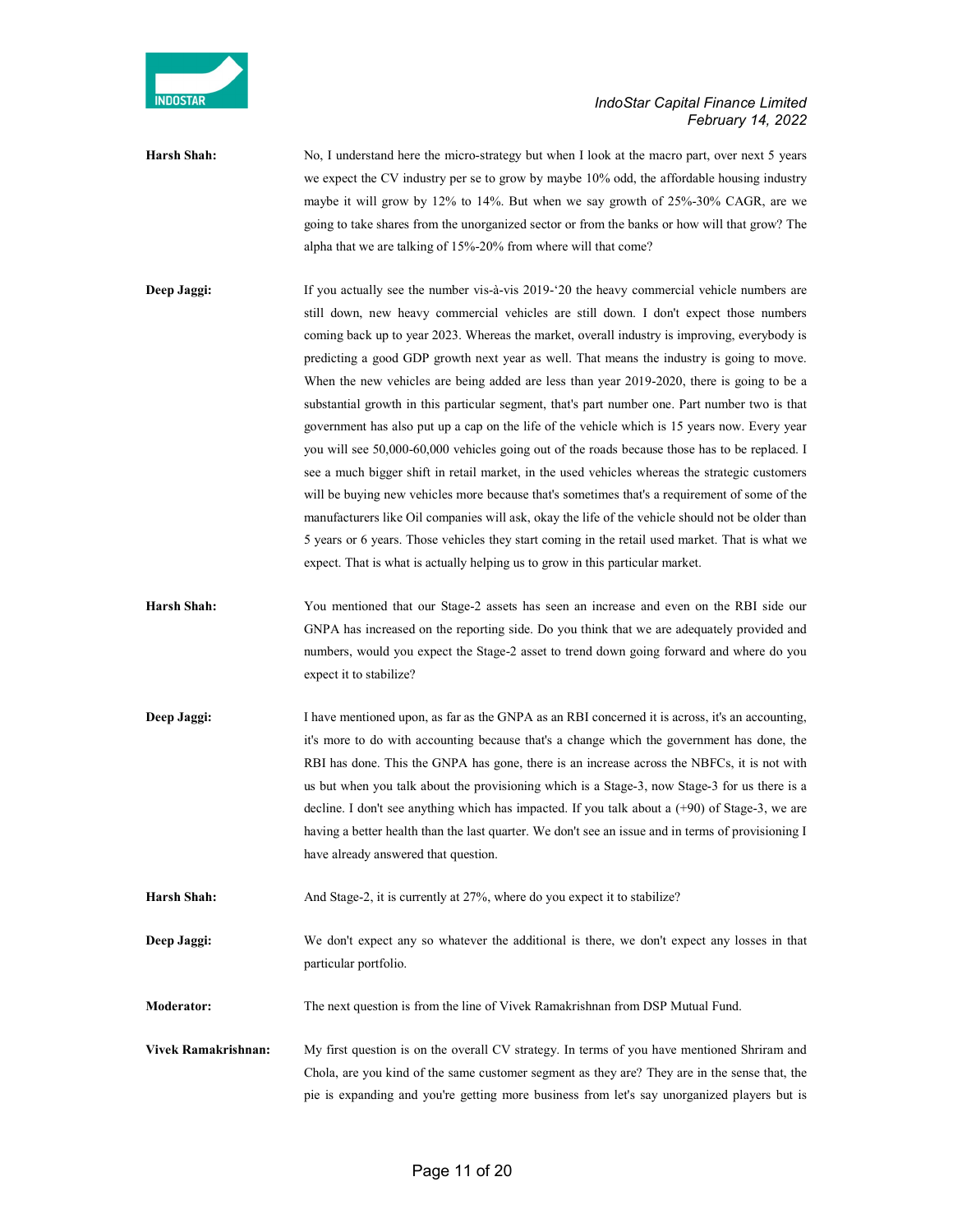

there any qualitative difference in the customer asset between any of these in between you three?

Deep Jaggi: Vivek, so what I expect is here if you see, if you understand the Chola portfolio or a Shriram portfolio. Now Shriram is more into first-time buyers, first time users. They don't focus on the retail customers much. Their bigger portfolio will be at the lower base of the customers which is one vehicle owners or two vehicle owners. Now when you come to Chola, Chola's portfolio will be primarily, if you see the breakup up of Chola, Chola is much bigger into light commercial new. They have equal participation in used. Whereas what we are talking about is a 75%-80% of our business coming to used which is from a three-vehicle to twelve vehicles. That's the kitty, that we expect to address and that is what we are getting.

Vivek Ramakrishnan: Intuitively, would it be right to say that your asset quality trends should better than let's say a Shriram over a period of time?

Deep Jaggi: Yes.

Vivek Ramakrishnan: Because we have bigger customers and more stable...

Deep Jaggi: The new book which we have developed in last 13-14 months, your Stage-1 is close to about 90%.

Vivek Ramakrishnan: You had mentioned about FinTech. Would FinTech be addressing cost or customer acquisition because as far we understand CVs still a touch in field kind of business, right?

Amit Kothari: So, as a part of our FinTech strategy we are doing a lot of optimization in the way how we conduct our business. We are bringing in new applications, we are optimizing the way how we work, we are reworking some of our processes and the biggest bet that we have today is in terms of automation. A lot of work will be through machines, lot of work will be through process improvements and through new digital channels that we'll be rolling out in the near future which will start bringing down the overall cost of how we do our business.

Vivek Ramakrishnan: Is this aimed at the housing finance business and the SME business or is it aimed; I am not getting a clear sense of exactly where it is in depth? So, if we could help with that?

Amit Kothari: So, for us we are looking at the entire company. We are looking at all the portfolios that we are running today. Some of the provisions or some of the mechanisms that we are using are being piloted on different programs with different objectives and depending on the success that we achieve on either implementing several kind of Bots or several automation projects or several of these initiatives where we will start leveraging more of India's tech kind of technologies will start rolling them out across the different businesses and different product lines too.

Vivek Ramakrishnan: This is regarding the Stage-2, this is 27%. Is the collection efficiency in this portfolio good? In the sense you had explained which stable or trend downwards which means you're confident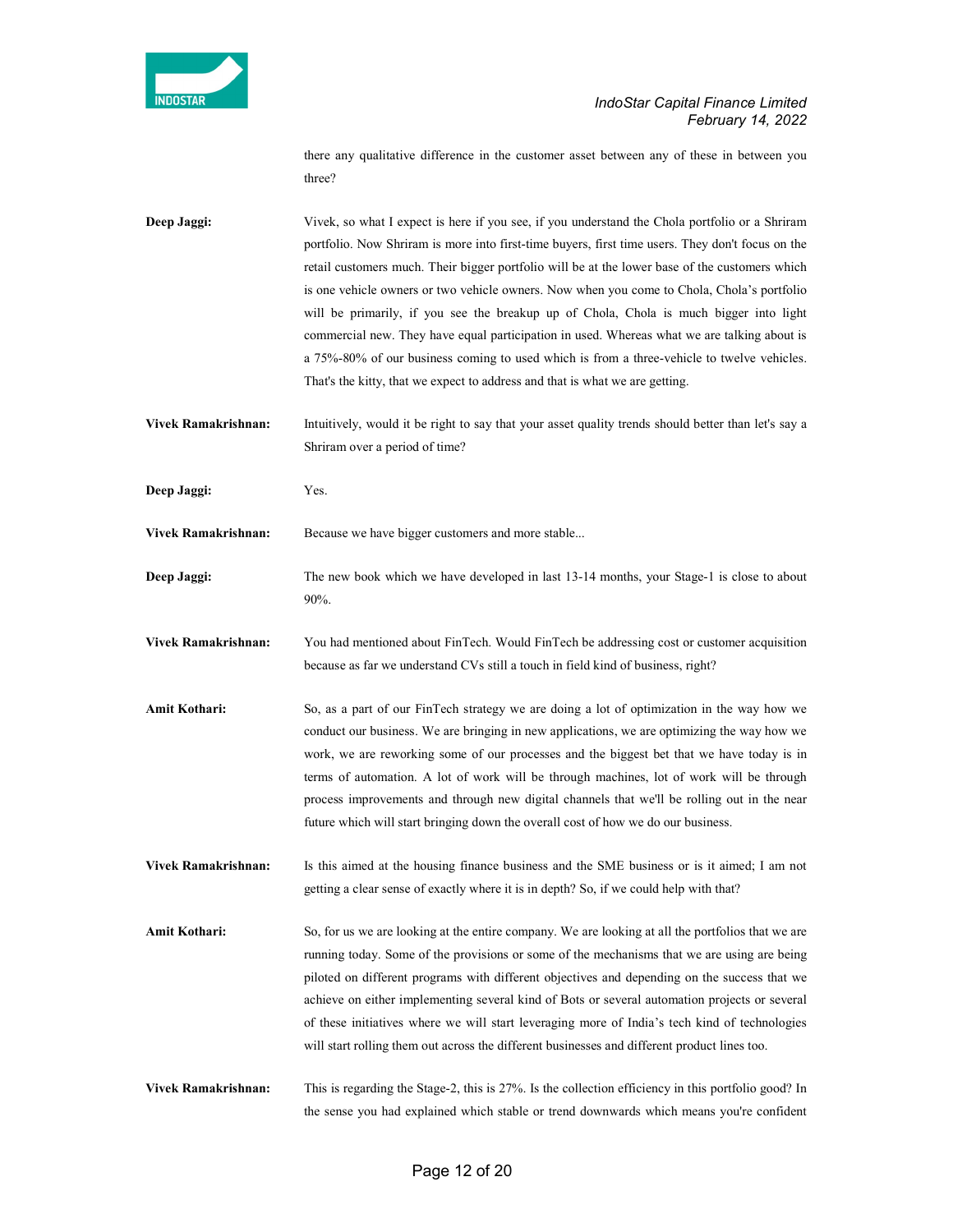

about collections. So, and you also talked about a management review where you change it. So, what was the big change that cost it to more from 21% to 27%?

- Deep Jaggi: There are certain internal; you know we keep engaging our portfolio. This is an old book where we have taken an internal policy revision. That is what it is there.
- Vivek Ramakrishnan: It's coming from a lot from the old book?
- Deep Jaggi: Yes. So that's what I said. Stage-1 for new book is 90%.
- Vivek Ramakrishnan: But the collection efficiency, do you expecting that it'll be stable?
- Deep Jaggi: Our collection efficiency at EMI-to-EMI is about 95% average in all the categories.
- Vivek Ramakrishnan: In your presentation, you said that the corporate book will go off in four to six quarters. Is there any chunky loan that can get repaid in the interim where we'll see a drastic dip from the current numbers?
- Deep Jaggi: That will depend on the people who have invested and who have taken loan from us. Today it will be very difficult, somebody who's going to take a dip. It's not right for me. But today what we are seeing today is that it's a regular outflow by paying the EMIs. This is that we are predicting. We're not predicting that somebody is going to close his business and close his loan and shifting it to somebody else. That's what, it's not easy for us to predict today. If it happens, we'll be happy to do that.
- Moderator: The next question is from the line of Sharaj Singh from Laburnum Capital.
- Sharaj Singh: Regarding the affordable housing space. So, what I understand is when you are saying rural, what level are we doing rural? Is it like the block level taluka or what exactly do we mean by rural here?
- Deep Jaggi: We are talking about Tier II, Tier III cities. You know you have huge announcements coming from Prime Minister Aawas Yojana and that is a particular segment that we're talking about.
- Sharaj Singh: In the opening remarks you had mentioned you're looking to partner with smaller NBFCs to expand the rural reach. Could we explain this? What are we doing here exactly?
- Deep Jaggi: There are certain NBFCs and the small NBFC which have got penetration which is more unorganized or they are the companies which are present in the lower segment. Like they will be into the small commercial vehicle funding and those particular aspects. We are looking at some good partners which will be on the loss pool basis, loss sharing FLDG. So, and which is not going to impact our portfolio but it can give us a good income. That's what we are looking at.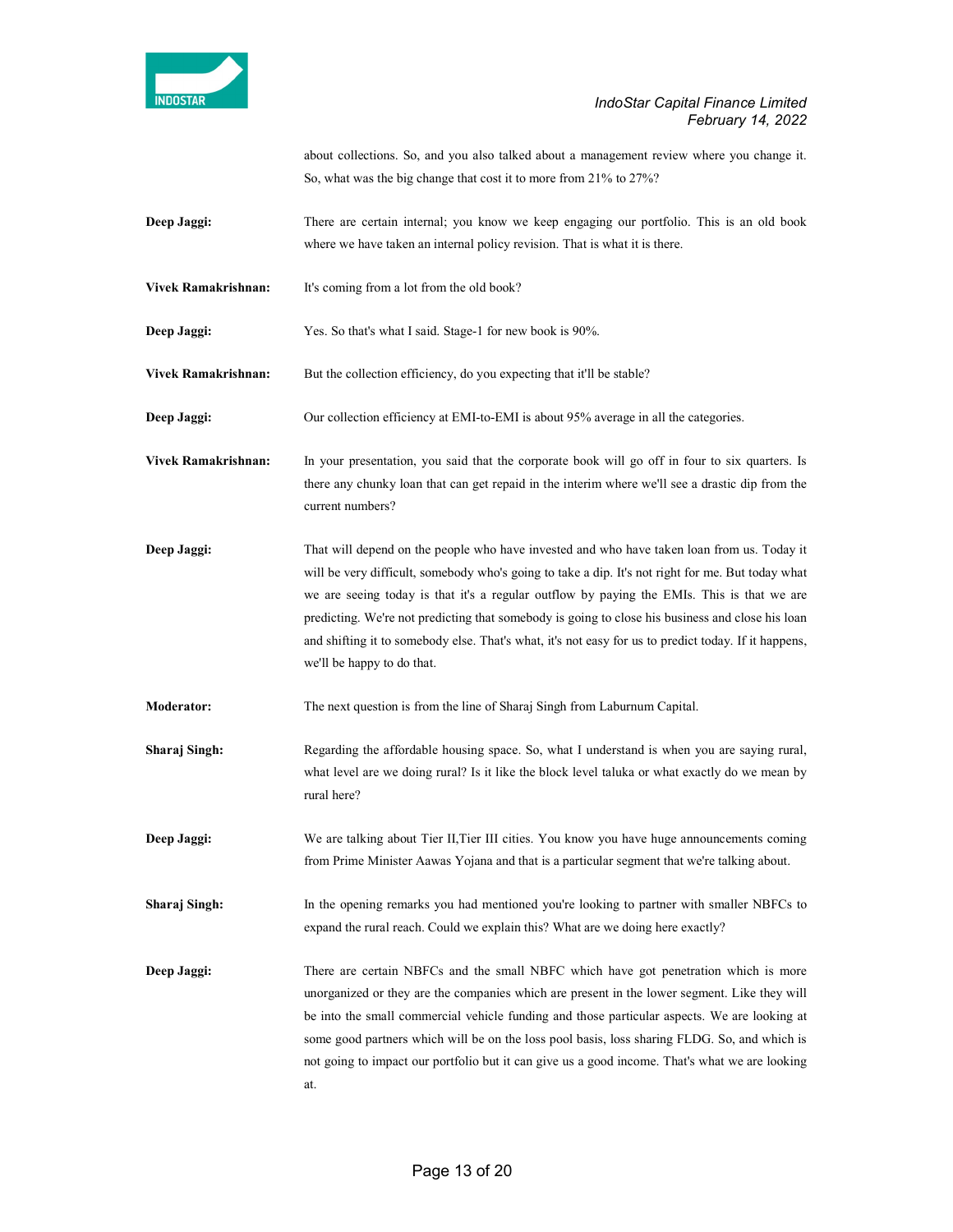

Sharaj Singh: I mean what is the basic arrangement you are looking at? Is it a like a co-lending or assignment-based arrangement? Deep Jaggi: It's going to be co-learning primarily. It's going to be sharing so it's a 20-80 as we have tie-up with somebody it's a 20-80 and FLDG loss will be at their book, not at our book. Sharaj Singh: This will be for which sector across the portfolio? Deep Jaggi: Primarily used commercial vehicles. Moderator: The next question is from the line of Sumit Bhalotia from MK Ventures. Sumit Bhalotia: What is the size of this new book. You mentioned that Stage-1 is 90% for the new book which is started all meeting at from last quarter 2020. So how does an entire yield of INR 90 to 100 crores, what would be the split? Deep Jaggi: Can you repeat the question? Sumit Bhalotia: You mentioned the new book asset quality is far superior than the older book and yields are around 90% in Stage-1. I'm just trying to understand that what is the quantum of this new book which has been related through the new management take over? What is the quantum of the loan book for which we have been calculating this? Deep Jaggi: Sumit, I will have to actually get into more detail. I can definitely share with you on the mail, what is the quantum of that particular volume. But let me share with you that today is the commercial vehicle approximately 65% of our book is new, 35% is old. Sumit Bhalotia: Second is, this restructured book that we have of around 7%. Is this completely part of Stage-2 or some part of it is in Stage-1 also? Deep Jaggi: No, all the cases which are restructured will be Stage-2, none is Stage-1. Even if it is they are paying on time it is Stage-2. Sumit Bhalotia: I am just trying to understand why there is on the quarterly basis why there is such steep increase in Stage-2 then we are seeing an improvement in asset quality across the board. Why there was such a sharp increase? Deep Jaggi: That's what I said Sumit, more of a policy rather than anything else and I've also mentioned that we don't expect any losses in this particular book provisioning. Sumit Bhalotia: We have not increased our provisioning also, right? Despite of this movement from whatever 21%-22% to 27%, we have not increased our provisioning in for this? Deep Jaggi: Provisioning is only as per the Stage-2, not anything else.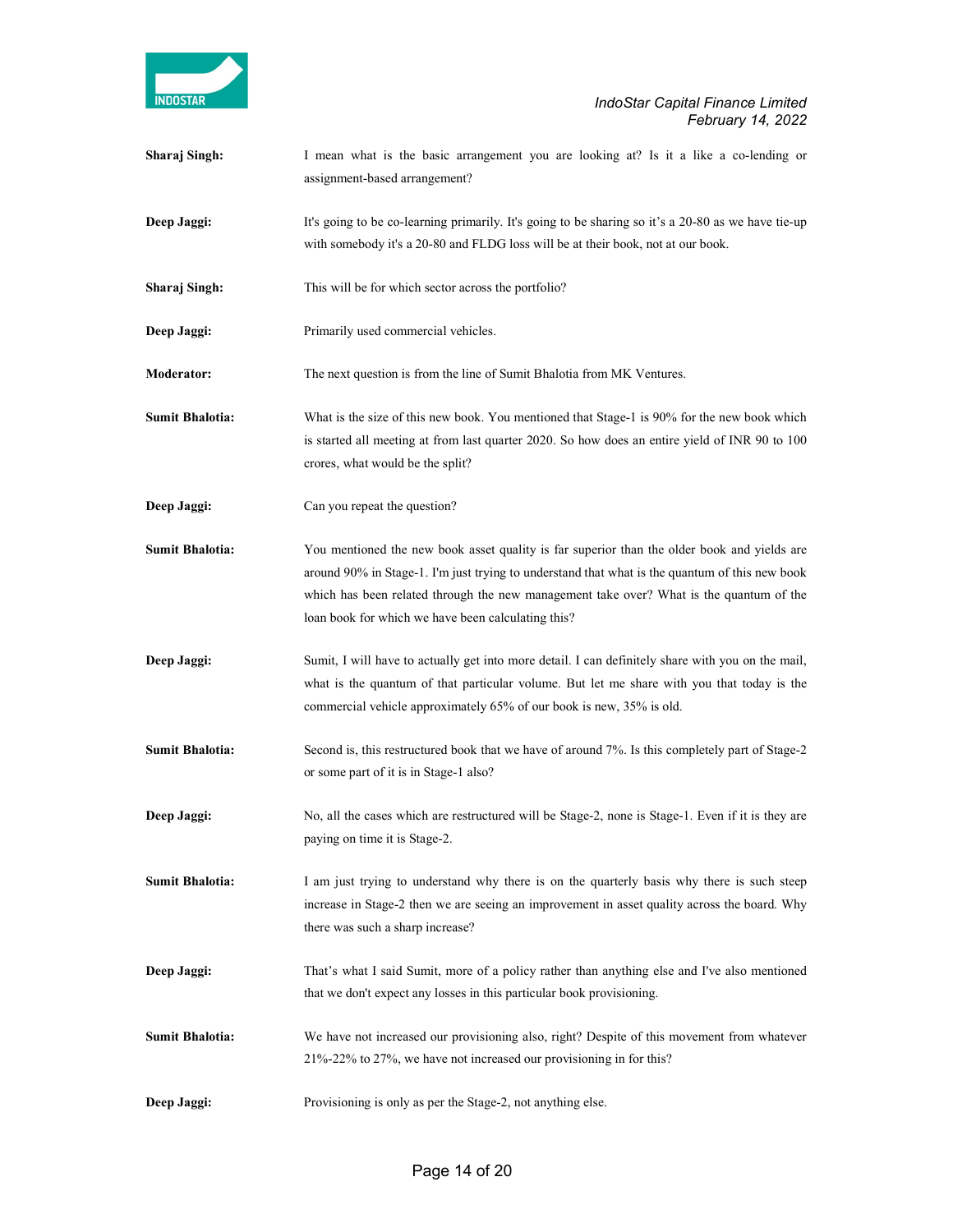

| <b>Sumit Bhalotia:</b> | It's as per whatever the regulatory requirement is?                                                                                                                                                                                                                                                                                                                                                                                               |
|------------------------|---------------------------------------------------------------------------------------------------------------------------------------------------------------------------------------------------------------------------------------------------------------------------------------------------------------------------------------------------------------------------------------------------------------------------------------------------|
| Deep Jaggi:            | Yes, that's a regulation.                                                                                                                                                                                                                                                                                                                                                                                                                         |
| <b>Sumit Bhalotia:</b> | For this slippage in corporate book that we see of around INR 19 Cr? Can you give some color<br>on that? Are there any pending shares in the corporate book which can come in the next few<br>quarters?                                                                                                                                                                                                                                           |
| Kaumudi Biyani:        | There are two cases which are basis their DPD movement have slipped into Stage-3 but we<br>don't expect any further deterioration in this particular book.                                                                                                                                                                                                                                                                                        |
| Deep Jaggi:            | See Sumit, as far as the corporate book is cut, we have the provisioning and we have actually<br>provided a lot. We don't expect any losses in this particular more than what we have provided<br>for.                                                                                                                                                                                                                                            |
| <b>Sumit Bhalotia:</b> | We gave a guidance of around 10%-12% of the book will be corporate by year-end. We would<br>still be seeing some run down in this book?                                                                                                                                                                                                                                                                                                           |
| Deep Jaggi:            | Yes, it's a regular so when it's completely with EMI which is being paid. That is what we are<br>looking at. If you see the overall in last two-three quarters there has been a substantial<br>decrease. We are not going for any fresh disbursements rather than wherever we have<br>committed as per the old, that is going on but there is no additional customer which is being<br>added for corporate. It is 100% retail which is happening. |
| <b>Sumit Bhalotia:</b> | Within retail, do we share our internal targets on the composition of the retail book in say '23-<br>24 in terms of CV, SME finance and a housing?                                                                                                                                                                                                                                                                                                |
| Deep Jaggi:            | Sumit I think it will not be right for me to, you're talking about 2023-24?                                                                                                                                                                                                                                                                                                                                                                       |
| <b>Sumit Bhalotia:</b> | Yes, I am saying going forward, what is the internal target of maintain that product mix in<br>terms of CV and SME and affordable housing?                                                                                                                                                                                                                                                                                                        |
| Deep Jaggi:            | I think it will not be right for me to immediately take this question but we can take it offline.                                                                                                                                                                                                                                                                                                                                                 |
| <b>Sumit Bhalotia:</b> | Sure. Lastly on this cost of funds. What kind of improvement are we expecting in terms of<br>credit rating and cost of funds going forward? Because ultimately as you've mentioned that it<br>will be helpful for our affordable housing segment also. So, we have seen a reasonable<br>improvement last four to six quarters. Going forward, if you can share your view on that?                                                                 |
| Deep Jaggi:            | We do expect further, you have already seen there is the cost is already coming down and we<br>expect the same trend to continue. We don't expect anything which is going to change overall.<br>We will be working with the rating agencies once our portfolio is there. We'll be working for<br>improvement. Once we have our improvement of our rating, definitely will help us. We are<br>both working on that particular aspect as such.      |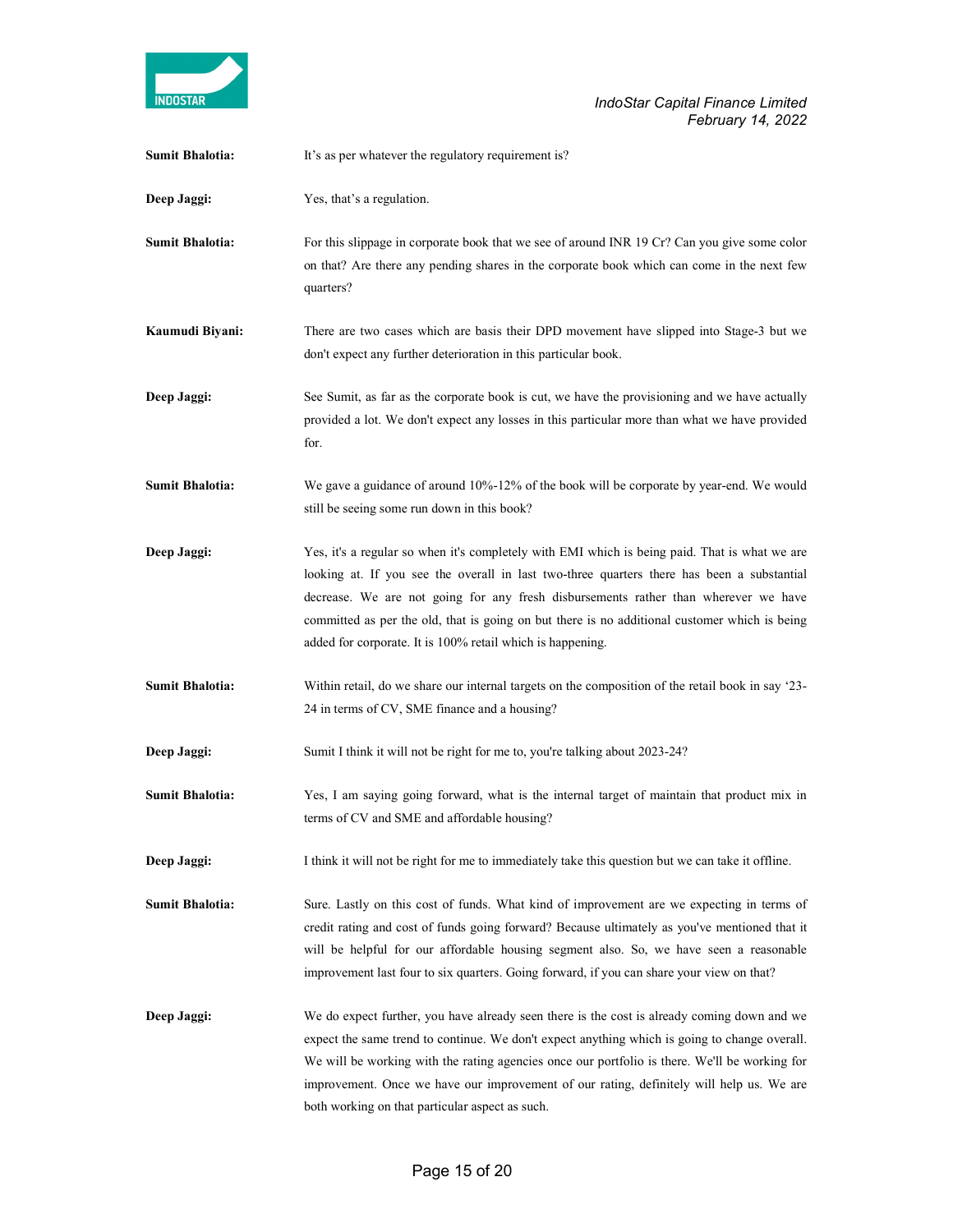

| Moderator:            | The next question is from the line of Rikesh Parikh from Barclays.                                                                                                                                                                                                                                                                                                                                                                                                                                        |  |
|-----------------------|-----------------------------------------------------------------------------------------------------------------------------------------------------------------------------------------------------------------------------------------------------------------------------------------------------------------------------------------------------------------------------------------------------------------------------------------------------------------------------------------------------------|--|
| <b>Rikesh Parikh:</b> | Can you just throw some light on means the way will be expanding our branches rapidly for a<br>5-year plan? Over next 1-year, how many branches we are looking to add from our 343<br>currently?                                                                                                                                                                                                                                                                                                          |  |
| Deep Jaggi:           | So, Rikesh March, we should be ending close to about 380 to 400 branches. That is what is<br>expect. There could be, we are targeting 400, there could be a blip maybe 10 branches here and<br>there. We do expect to add another 150-200 branches next year.                                                                                                                                                                                                                                             |  |
| <b>Rikesh Parikh:</b> | Coming to our cost to income ratio which has been, we have been able to maintain around 59%<br>stable as such. With these increase in branches, do we see that we'll be maintaining around this<br>level or there is a chance that we can dip from 59% over the next 1 to 2 years?                                                                                                                                                                                                                        |  |
| Deep Jaggi:           | What has happened is that we have lost couple of months initially due to wave 2 because of<br>which we added the cost and we could not start the business because of the second wave but<br>the way our numbers are increasing, the way volumes have increased quarter-on-quarter,<br>definitely the cost to income ratio will come down. That is what we anticipate.                                                                                                                                     |  |
| <b>Rikesh Parikh:</b> | Can you throw more light on our tie-up. We have done with a small NBFC in South. What<br>kind of arrangement we have with that NBFC in the co-lending space?                                                                                                                                                                                                                                                                                                                                              |  |
| Deep Jaggi:           | It's more to do with so it's a 20-80 kind of tie-up. 20% capital from that side and 80% from our<br>side and the loss anything cases which are beyond 90 days will be taken over by them. We<br>don't expect any loss in that particular tie-up.                                                                                                                                                                                                                                                          |  |
| <b>Rikesh Parikh:</b> | Beyond 90 days will be borne by the originator.                                                                                                                                                                                                                                                                                                                                                                                                                                                           |  |
| Deep Jaggi:           | Yes.                                                                                                                                                                                                                                                                                                                                                                                                                                                                                                      |  |
| <b>Rikesh Parikh:</b> | Last on our FinTech app. Basically are we looking to come anything on the digital end or it<br>will be more of an operational efficiency and around those level?                                                                                                                                                                                                                                                                                                                                          |  |
| Amit Kothari:         | So, we have an all-encompassing of FinTech value proposition that will be bringing in today.<br>I'm not just looking at automation initiatives but we are also looking at rolling out new<br>solutions, digitizing our entire lending process from start to finish, touching all the different<br>stakeholders, including in-house, including the agencies that we work with. It will be a<br>completely thought out, well laid, digital end-to-end journey that will be rolling out on our<br>platforms. |  |
| Rikesh Parikh:        | If I understand that we'll be rolling out new product once this FinTech app is rolled out, right?                                                                                                                                                                                                                                                                                                                                                                                                         |  |
| Amit Kothari:         | Yes. Some of our existing applications will be upgraded. Some new applications will make its<br>way into our IT Landscape and there'll be an immense value-addition for our customers from                                                                                                                                                                                                                                                                                                                |  |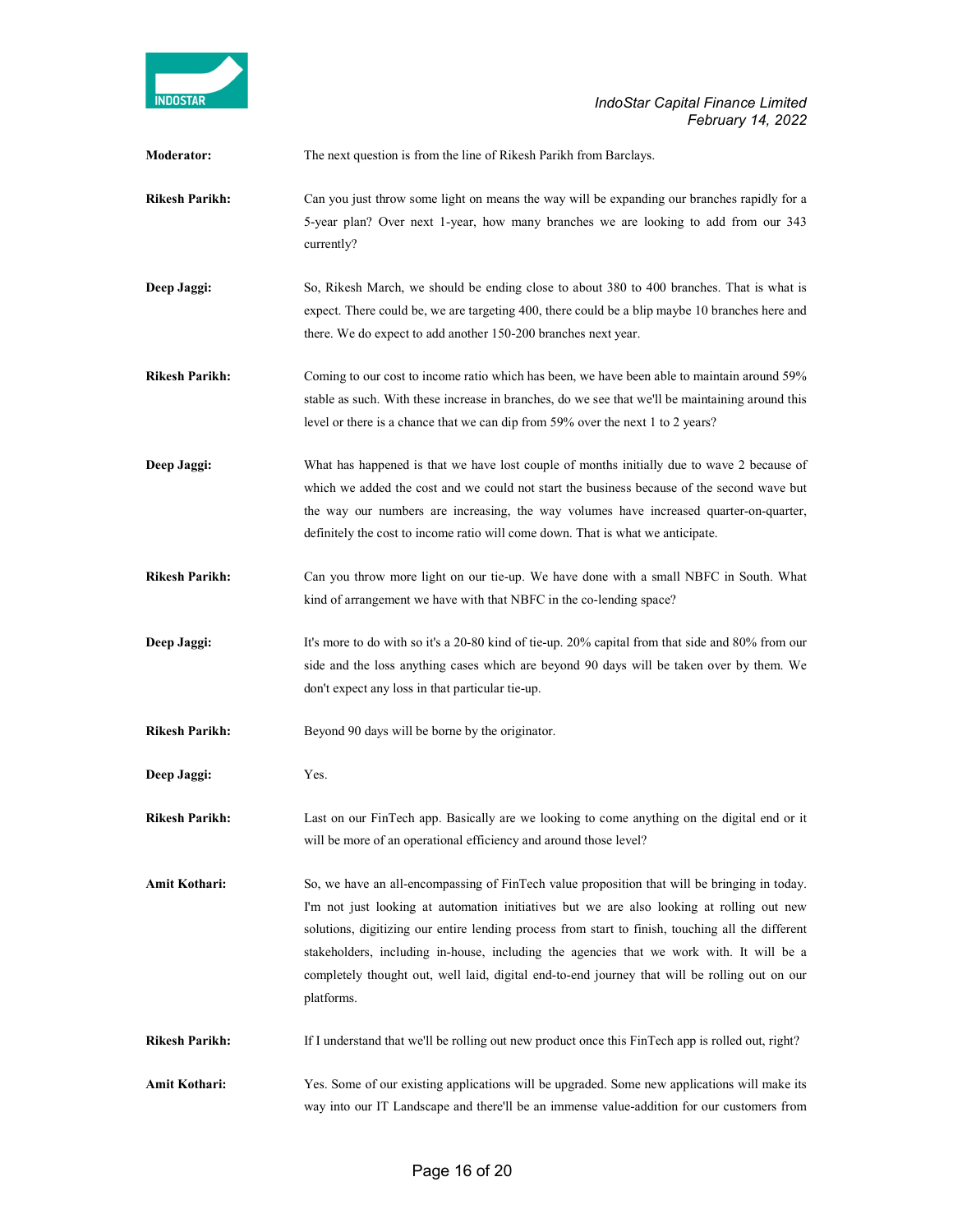

an experience standpoint and including our stakeholders with whom we work outside the company as well.

Rikesh Parikh: What will be the timeline for this rollout or when we are looking at this rollout?

Amit Kothari: Some of the rollouts will start as early as next quarter. There's a long roadmap that we have planned for incremental upgrades and a new addition store IT Landscape. You'll start seeing some of them rolling out next quarter onwards.

Moderator: The next question is from the line of Harsh from Reliance General Insurance.

Harsh: What is the expected credit cost we are expecting from FY23?

Deep Jaggi: That will be very difficult to comment today. I think once we make our budgets then only, we will be able to answer this question but definitely we are looking at a negative trend. It will be coming down.

Moderator: The next question is from the line of Abhijit Tibrewal from Motilal Oswal Financial Services.

- Abhijit Tibrewal: My first question is for Kaumudi. Can you just help us understand that the credit cost that we have taken in the P&L during the quarter; where have they been parked? Please kind of correct me if I'm wrong but for broader understanding is whatever credit costs that we take in the P&L broadly it either goes into your ECL provisions or it could be in the form of write-offs. When we look at the ECL provisions that you have reported, they have actually declined on a Q-o-Q basis. Where has this credit cost that we've taken in the P&L gone?
- Kaumudi Biyani: Abhijit, the credit cost as per the normal accounting norms has been taken into the impairment line. The credit cost consists of two elements as you have rightly mentioned. It's the expected credit loss provision and the write-offs. From both the fronts for this particular quarter we've got a write-off which is nominal, technical write-off of around INR 7 crores which we've taken in this quarter and the incremental credit cost which you see is nothing but it's relating to the ECL provision created on our books.

Abhijit Tibrewal: What is this impairment reserve that you talked about?

- Kaumudi Biyani: No, there's no impairment reserve. Impairment reserve is more of a terminology which we use in case our provisions are lower than the regulatory requirements which is RBI. What I meant is it's clubbed into the line of impairment of financial instruments as per the accounting requirement.
- Abhijit Tibrewal: This you said is including the INR 7 crores of technical write-off that you took during the quarter.
- Kaumudi Biyani: That's right.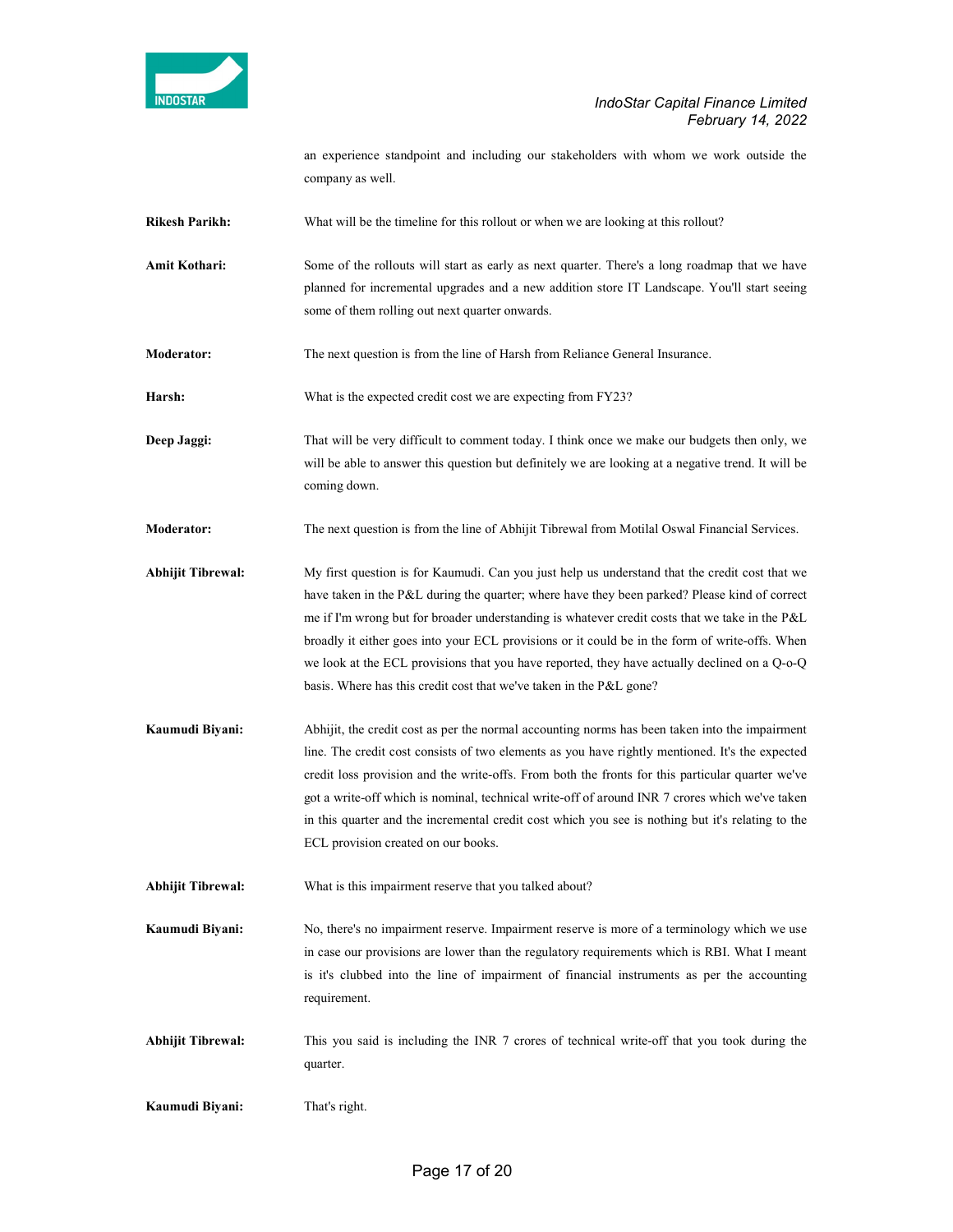

Abhijit Tibrewal: My second question is for Mr. Deep Jaggi. So just wanted to understand and maybe kind of I'm asking the same question in a different way. What have you changed structurally on the business side? Can you please help us kind of articulate changes that you have done on the underwriting side which should now give us confidence that the stress that we had seen in the past, in your organic book, from the book which you acquired from IIFL will not repeat kind of as we move along?

Deep Jaggi: So first of all, we have actually reviewed our organic book when I had joined this organization and we had seen a couple of things. One was the how the external factors which have impacted. The completely bus segment had a problem. Then we also were going through the over the commercial vehicle industry was going through the negative cycle. When it goes through the negative cycles, your freight rates are down. In the March, your GDP was down. When your GDP is down, freight rates are down, when your manufacturing is down so first impact will come on the commercial vehicles. So, we have cut down, let me also share with you the numbers are overall exposure in organic book for HCV new was close to about 35% which has come down to 1%-1.5%. That's the change, that's the shift we have done. Second, we are focusing on a product which is depreciated and we have a higher weighted IRR. We are focusing on the products like used car, we are focusing on light commercial vehicles. Now how it makes a difference? When you talk about a light commercial vehicle, be it wave 1, 2 or 3 and maybe even 4, the internal consumption of this country will not go down. We will continue to take, consume whatever we consume. The light commercial vehicles primarily and the small commercial vehicles are directly linked to internal Indian consumption rather than the industry. We are focusing on the products which are more towards the consumption of this country rather than focusing on the industrial products. Tomorrow if any of the car manufacturers or any of the white good's manufacturer or even the buses contracts or schools get impacted, the new book will not have an impact. So, we have just sliced down the segments like the hospitality segment, the moment you have a wave 3 which has come, you have airlines cutting their flights, the hotels going down. Anything which was impacting these particular segments so we have not taken exposure in these particular segments. So, it helps us and it is now the portfolio is linked to the internal consumption of this country rather than having an exposure on all across commercial vehicles. That is the change we have done.

Abhijit Tibrewal: Lastly while this was maybe in terms of your product selection in terms of your underwriting. If you could just briefly also tell us, what are the changes that you've done on the collection side?

Deep Jaggi: I already mentioned we first we have brought down our call center for collections. That is helping us to, if case there is any bouncing in the new portfolio there is a proper follow-up and that's a soft collection. So, we have to arrest the fresh flows. That is what we have done. Second earlier we were not a year back or 1.5 years back, we were not having a separate collection team. Today we have about approximately 300 more people just to arrest the collection. First is the arrest of a portfolio at our collection call center. Second is if there is a flow there has to be a follow-up collection team. That is what we have brought in.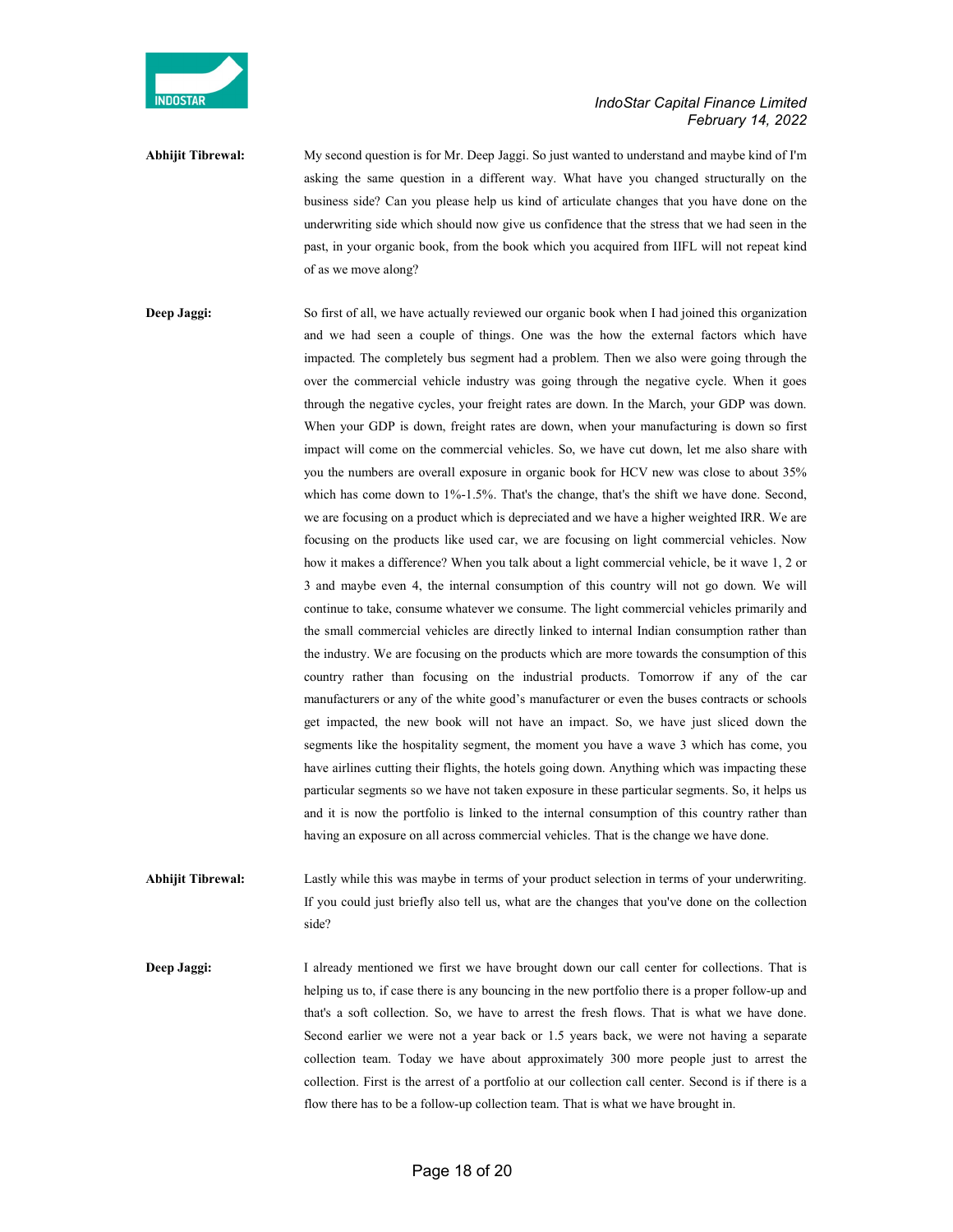

- Abhijit Tibrewal: If I might ask, I mean I understand few participants during call have already asked this. But in terms of guidance be it a medium-term or a long-term guidance, what is it that we are guiding for? I mean anything in terms of the book growth that you have in mind or the kind of leverage that you want to build on your balance sheet in terms of the NIMs, opaques, ROAs, ROEs, that you would aspire for? Anything around this, I mean do you want to share anything?
- Deep Jaggi: Abhijit, if you actually see our numbers, if you see our numbers are quarter-on-quarter there has been a significant increase and let me also share with you while we are talking, we're going to add about 200 FOAs between Feb and March. So, we are adding people, we are adding branches. When we are adding people and adding branches the numbers where we are, we are definitely looking at a growth from here. We will be sharing with you the numbers what we have delivered and I can assure you the overall disbursements we have reached the level of INR 500 crores in the month of December. We are looking forward for larger numbers from this particular platform where we have achieved.
- Moderator: We will take the last question from the line of Sharaj Singh from Laburnum Capital.
- Sharaj Singh: Can you tell me the total provisioning on the books and break it into the ECL and the overlay provision?
- **Kaumudi Biyani:** The total ECL provision on our loan book is around INR 600 crores and we do not have anything specific as a management overlay provision because we have allocated it across to our portfolios and everything is driven through the ECL model now. Would you like to know product wise provisions also?
- Sharaj Singh: What would be the provision on restructured book and the RBI required provisioning requirement?
- Kaumudi Biyani: On our restructured book we are holding around 16% of our provision is on our restructured book and we are basically carrying it as per our RBI provisioning requirements. It's either a Stage-2 or the RBI-defined 10%, whichever is higher.
- Sharaj Singh: No, I was asking the provisional requirement on the entire book based on RBI requirements?
- Kaumudi Biyani: On the restructured book, the RBI requirement is 10%.
- Sharaj Singh: On the entire book? How much provisions do we lead to? So, we are carrying INR 600 crores of ECL provisions? How much is the RBI mandatory provisions that we need to require?
- Kaumudi Biyani: The RBI provision requirement against this particular entire book is only around INR 200 crores but we are carrying INR 600 crores as per our ECL model.
- Sharaj Singh: If you could give the segmental break-up of these provisions?